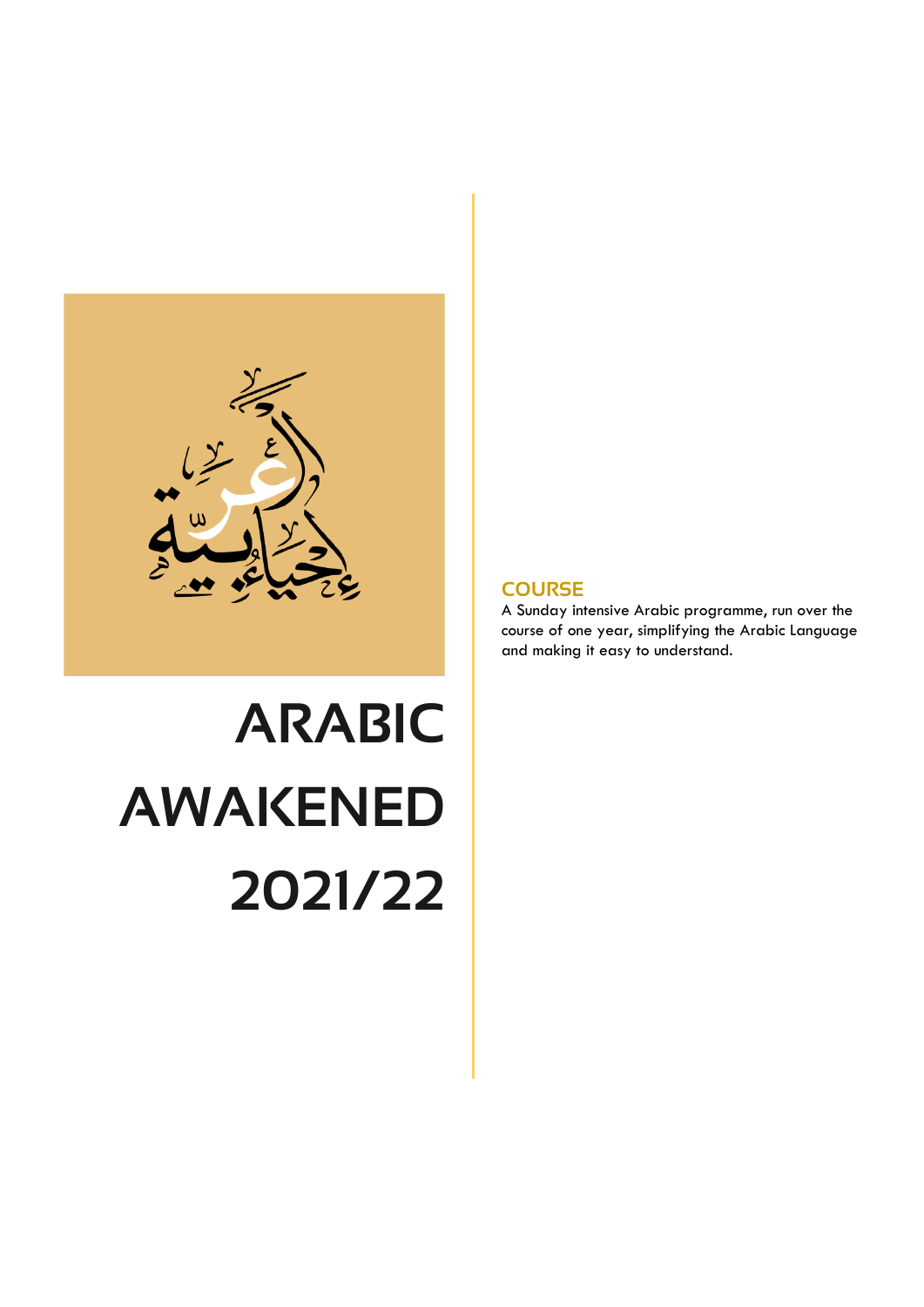# **CONTENTS**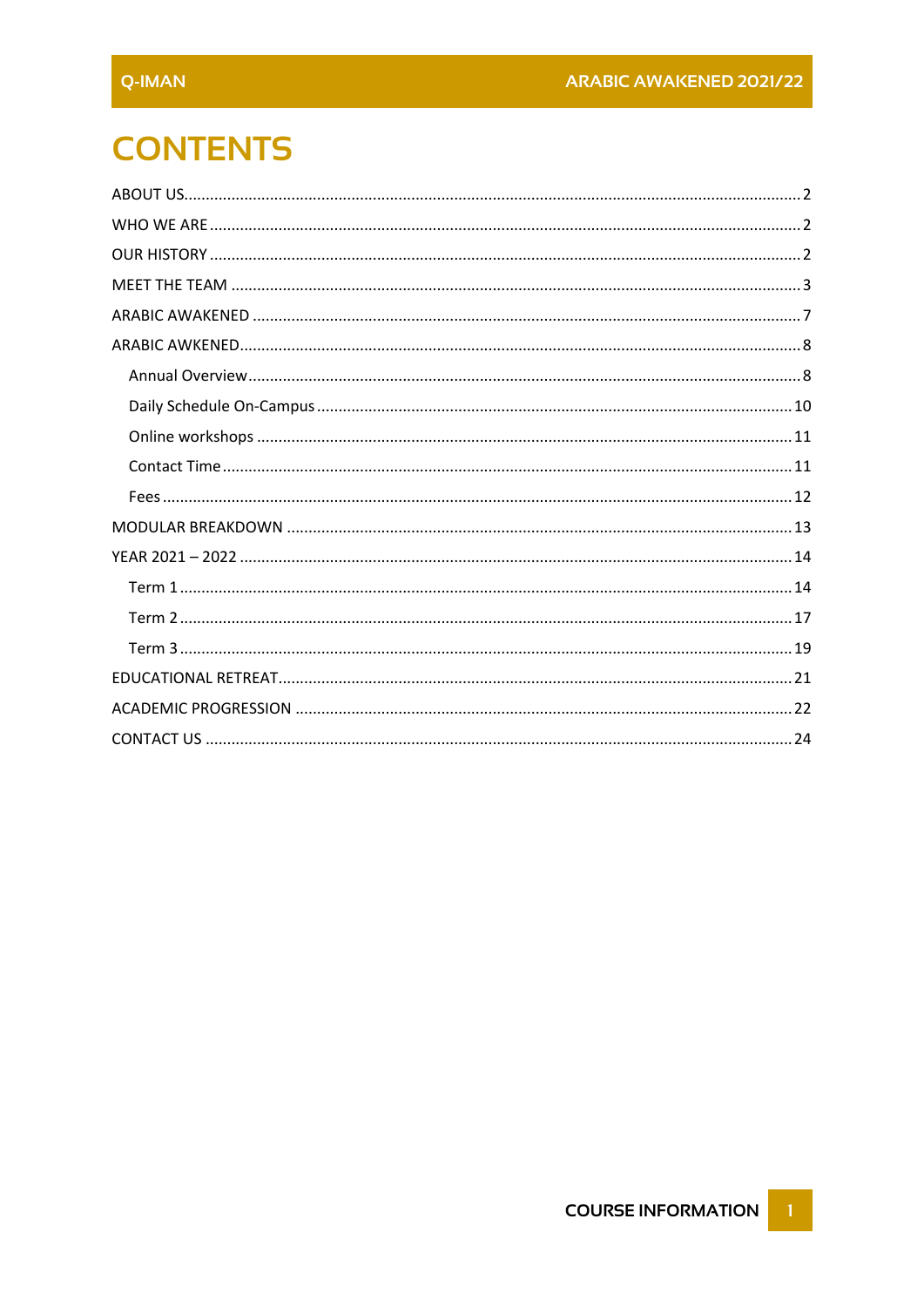# <span id="page-2-0"></span>**ABOUT US**

Q-Iman is an educational institute which has been setup up by students, for students.

We understand the difficulty students face when they first embark on their journey to pursue Islamic Sciences. We came up with innovative methods to help students learn quicker and strengthen retention.

Our objective is to provide access to the Islamic Sciences and Arabic Language to everyone, no matter who they are, and where they are from. And make it easy for individuals to grasp and comprehend complex structures and concepts. Our dream is that every household and every individual have access to these sciences.

## <span id="page-2-1"></span>**WHO WE ARE**

Students, graduates and scholars from various Islamic institutions, who have teamed up to create a dynamic syllabus that we envisage will benefit those new and experienced alike. Our courses are designed in such a way that they employ audio, visual and kinaesthetic methods to help students of all backgrounds to easily grasp concepts which may otherwise seem to be complexed in nature.

# <span id="page-2-2"></span>**OUR HISTORY**

We are still a fledgling organisation, however with the permission and guidance of Allah the Exalted, we have successfully launched a number of courses in Camden, Redbridge, Whitechapel, Luton and Exeter. We pray to His Majesty for acceptance of our efforts and further success in the future.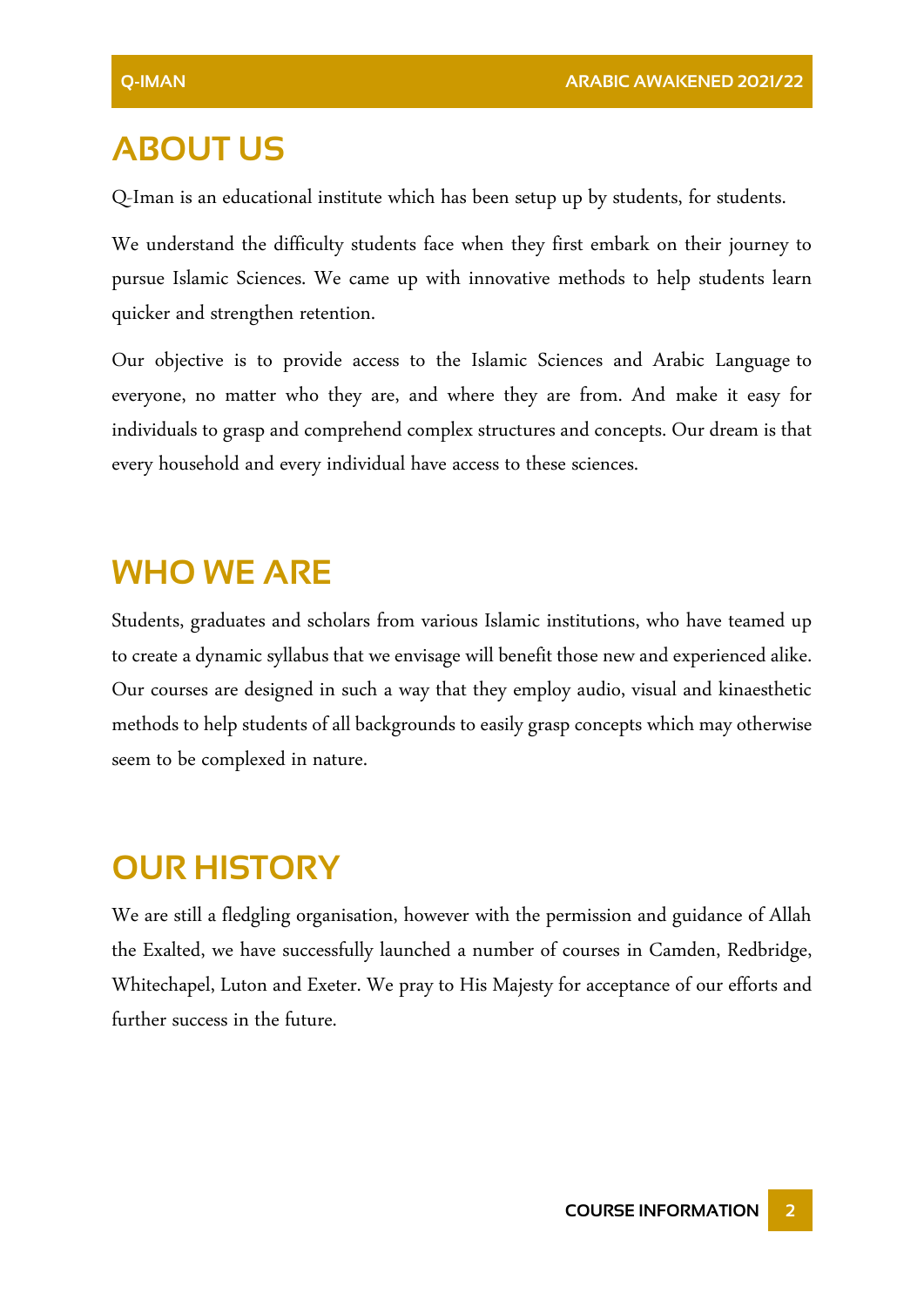## <span id="page-3-0"></span>**MEET THE TEAM**

#### Abu Zuhair Farhan Mahmood

Dean of Education & Lecturer

Hometown: Hertfordshire, UK Areas of Interest: Fiqh, Legal Theory, Arabic Language and Tafsir Interesting Fact: He is also a Hajj and Umrah tour guide Favourite Arabic Quote: الصغار مس الكبار طعام) sustenance for the adult is like poison for the child) Arabic Awakened Programme: Teaches Arabic Syntax (Nahw)

Ustadh Abu Zuhair is one of the founders of Q-Iman and a teacher in the field of Islamic Sciences and Arabic Language. He graduated with an LLB Honours in Law in the Year 2009 and spent about a year working in the legal sector. He then returned to education and completed his post-graduate studies and graduated with a Msc Masters in Management Consultancy. In 2012 he graduated from the Arabic Intensive Programme at Ebrahim College, London, and joined their reputable Alimiyyah Programme under the tutelage of experienced teachers in various disciplines of Islamic sciences. He finished his studies at Ebrahim College in 2018 with the completion of the Dawrah Hadith Programme and gained *ijazah* in Hadith. Since then, he has been teaching Arabic grammar, Fiqh, Legal Theory and Tafsir.

#### Shabbir Hassan

Lecturer

Hometown: Exeter, Devon Areas of Interest: Tafsir and Quranic Arabic Interesting Fact: Has also authored a book: A Beautiful Patience (40 life lessons from Surah Yusuf)

Favourite Arabic Quote: نقصان متّ ما اذا يشء لكّ ل) whatever goes up, must come down) Arabic Awakened Programme: Teaches Arabic Literature (Adab)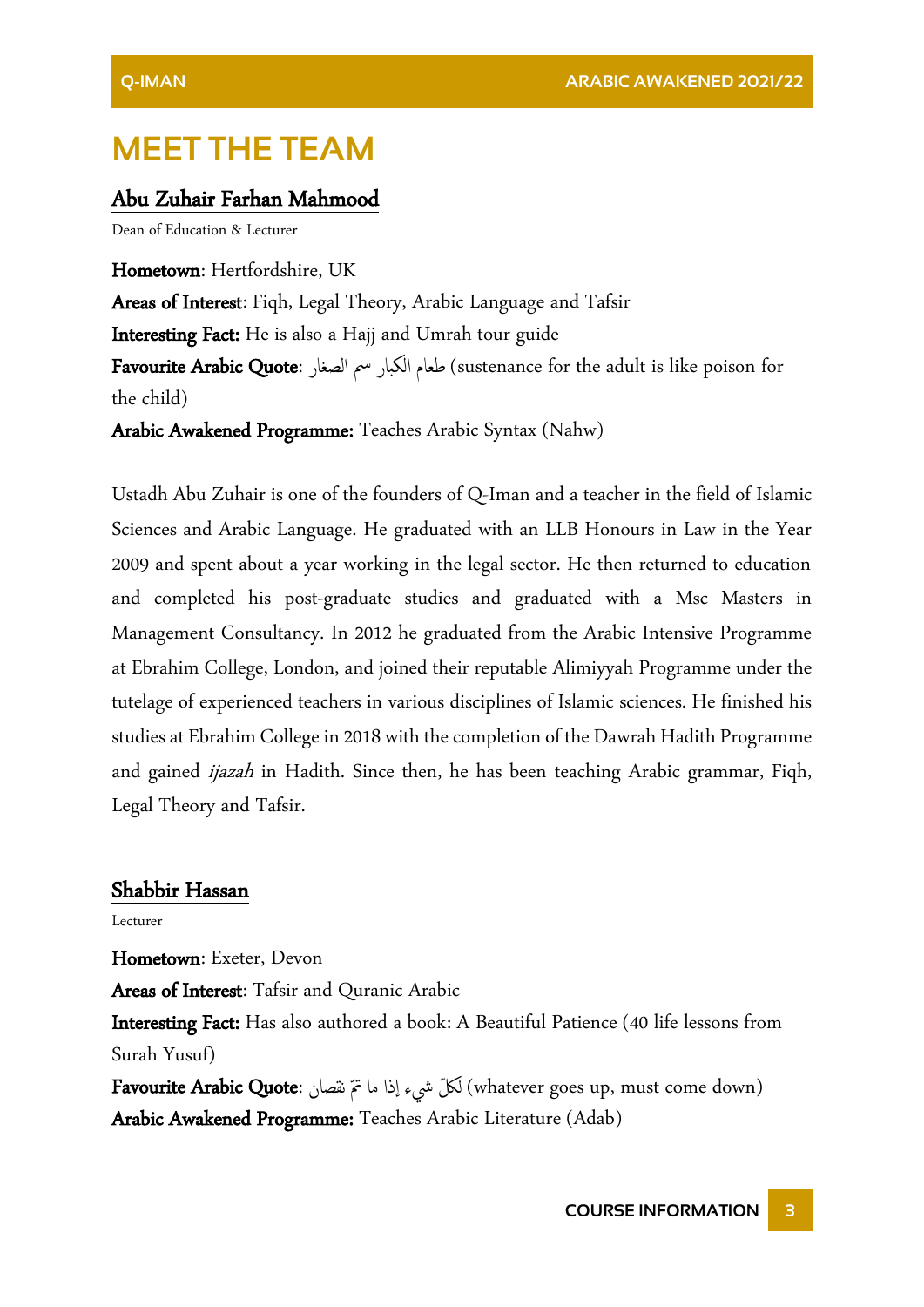Ustadh Shabbir Hassan is an advanced student of Arabic and Islamic Sciences in London. Having graduated as a Hafidh of the Qur'an from Leicester, he studied at Ebrahim College, London, and graduated from the Alimiyyah programme and gained accreditation from the Dawrah Hadith Programme in 2018. Thereafter, Ustadh Shabbir graduated with an MA in Islamic Education from the University of Warwick in 2020. He is also a presenter on various Islamic media platforms and has delivered sermons and talks around the country. He is also the founder of the Nikah Co (a bespoke nikah service) and one of the founders of Faith Space UK (a community space for all focusing on Islamic education and spirituality).

#### Saleha Bukhari

Lecturer & Female Pastor

#### Hometown: …, UK

Areas of Interest: Arabic Language and Sirah Interesting Fact: She is also involved in chaplaincy and counselling Therefore, remember Me, I) فَاذْكُرُونِي أَذْكُرُكُمْ وَاشْكُرُوا لِي وَلَا تَكْفُرُونِ :**Favourite Arabic Quote**  $\frac{1}{2}$ َ َ **ٔ** <u>ٔ</u> will remember you, and be thankful to Me, and do not be ungrateful to Me, 2:152)

Arabic Awakened Programme: Teaches tajwid and is responsible for the pastoral needs of the female student body

Ustadha Saleha completed her Alimiyyah Studies and the Dawrah Hadith programme at Ebrahim College, London, in 2018. Additionally, she holds a Bsc (hons) in Computing. At Ebrahim College, she studied under many prominent UK scholars including: Mufti Barkatullah, Sh. Akram Nadwi, Sh. Shams-Ad Duha, Muhammad Sh. Sbini, Sh. Ashraf Zaman, Sh. Mujahid Ali, Sh. Muhammad Bhuta, Dr. Ibrahim Harvey and Mufti Khalid al-Haqq al-Amin. She is a student of Qari Bashir Ahmed Siddique of Madinah Al-Munawwara, and has received *ijaza* (certification) in *qira'a* (Quranic recitation) from him in the variants of of Hafs & Shu'ba. She has a passion for Quranic recitation and has recently completed the variant reading of Qalun and is currently reciting Warsh. She has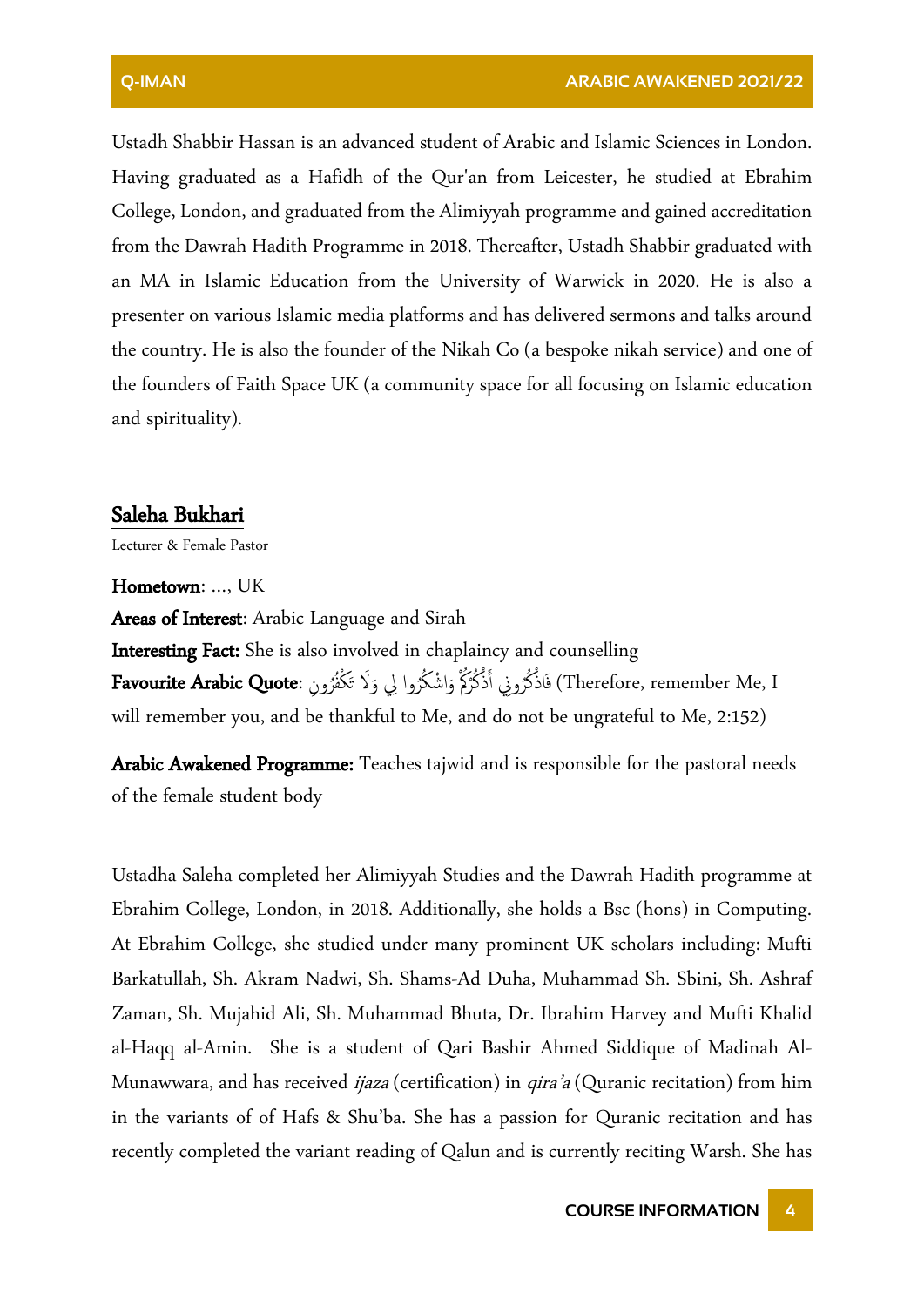studied the seven authentic variants under the tutelage of Sh. Amjad Sheikh. She is currently working as a member of the Muslim women's advisory council (Mwac) who specialise in Islamic law on marriage & divorce. She works as a Multi Faith Chaplain at Canary Wharf. She is an Islamic Advisor with Nour. She is working on the Menstrual Matters project of Whitethread (a one stop website platform for all menstruation related issues), run by female scholars under the guidance of Mufti Abdur Rahman Mangera. She acts as a judge for female contestants in the yearly *qir'at* competitions organised by the National Hufadh Association.She has been a teacher in Quran & Tajweed for over 7 years and is currently also teaching Quran, Tajweed, Arabic, Islamic studies at Ebrahim College and Hafs Academy, and other online platforms.

#### Zakir Miah

Lecturer

Hometown: Woodgreen, UK Areas of Interest: Arabic Language and Tafsir **Interesting Fact:** He is also a certified Gas Engineer Favourite Arabic Quote: ما لا يدرك كله لا يترك جله ) What cannot be grasped in entirety should not be abandoned in entirety) Arabic Awakened Programme: Teaches Arabic Morphology (Sarf) & Quran Recitation (Tajwid)

Ustadh Zakir Miah memorised the Quran at the age of 15 in Markaz al-Ulum, Blackburn, and thereafter he studied at Ebrahim College, London, and graduated from the Alimiyyah programme and gained accreditation from the Dawrah Hadith Programme in 2018. He has had the pleasure of studying various independent programmes in fields such as advanced tafsir witch scholars from home and abroad. Currently he runs his own Hifdh (memorisation of the Quran) programme, teaches Arabic Grammar and Tafsir.

#### Shakil Moazzem

Lecturer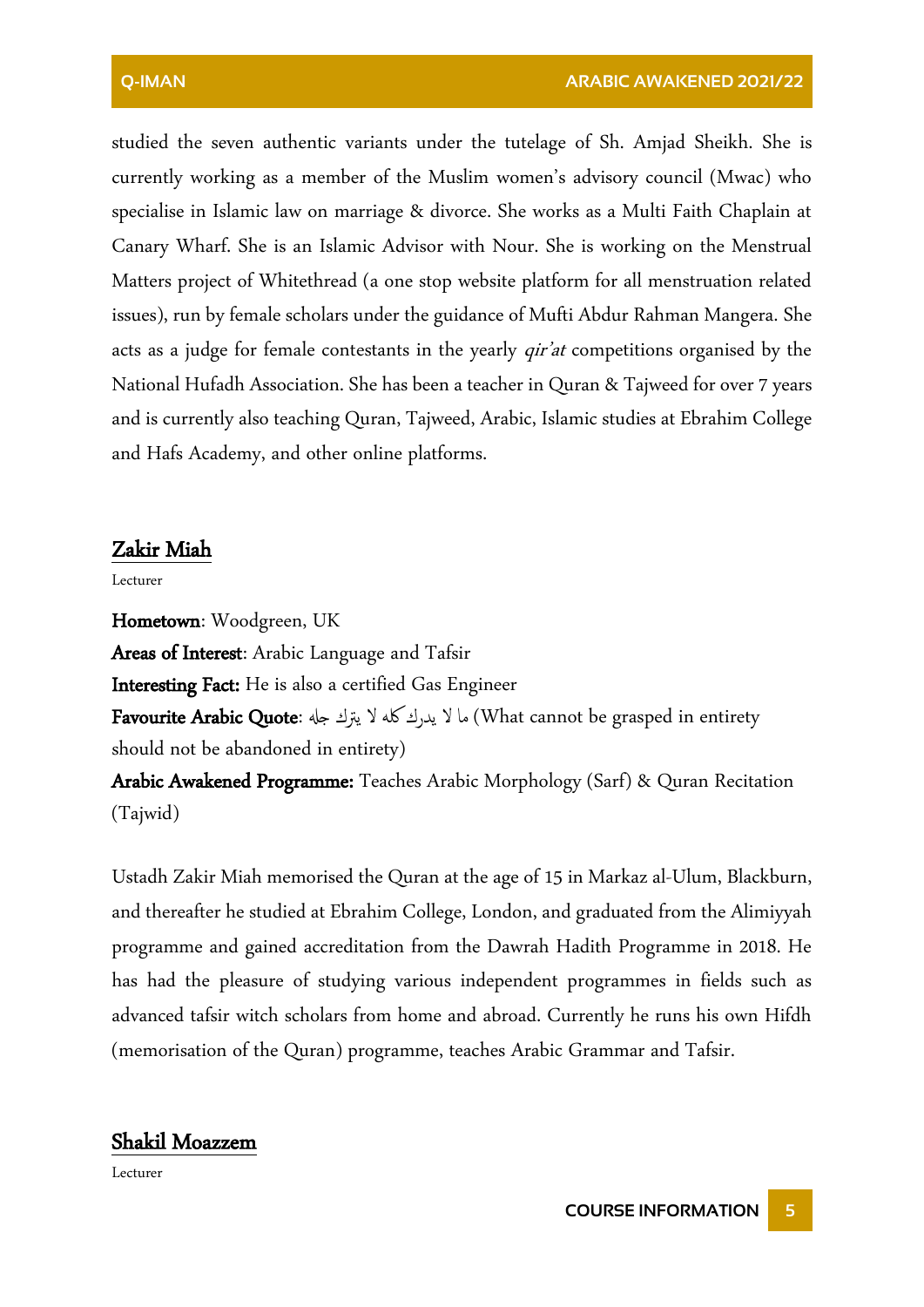Hometown: Holborn, UK Areas of Interest: Arabic Language and Sirah Interesting Fact: He is also involved in chaplaincy and counselling Favourite Arabic Quote: السيئات يذهنب نات احلس) Good deeds remove bad deeds, 11:114) Arabic Awakened Programme: Teaches Spoken Arabic

Ustadh Shakil Moazzem graduated from the Arabic Intensive Programme at Ebrahim College, London, in 2012, and joined their reputable Alimiyyah Programme under the tutelage of experienced teachers in various disciplines of Islamic sciences. He finished his studies at Ebrahim College in 2018 with the completion of the Dawrah Hadith Programme and gained Ijazah in Hadith. Ustadh Shakil also had the privilege of travelling to Egypt where he studied Arabic and memorised portions of the Quran. In 2019 Ustadh Shakil graduated in an Arabic Teaching Programme for Teachers from the reputable institute of Arabic, Akdem Istanbul. Currently he teaches spoken Arabic, Sirah, and Quranic Sciences.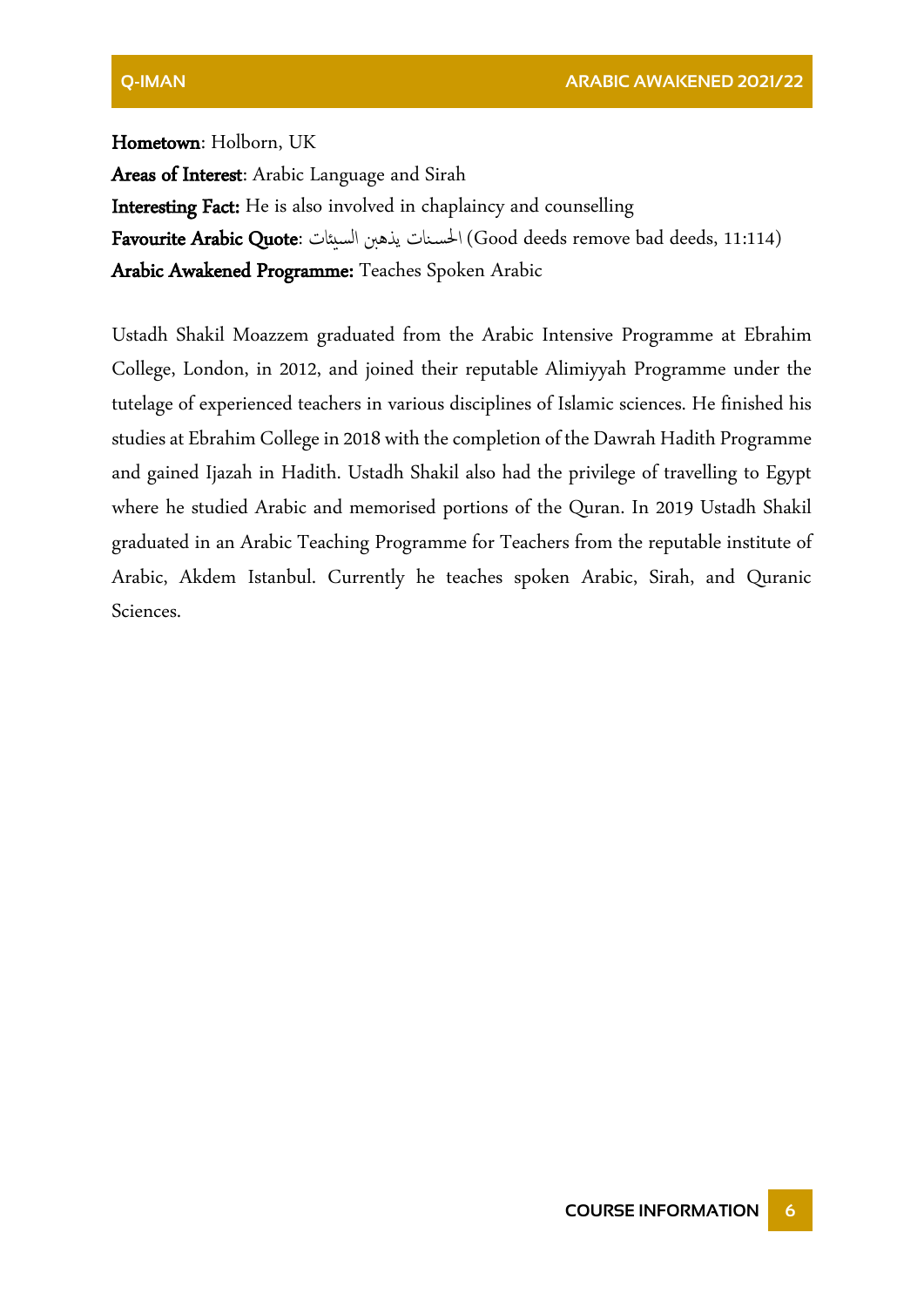# <span id="page-7-0"></span>**ARABIC AWAKENED**

The Arabic Awakened programme is an intensive Sunday programme, which runs over the course of one year, designed meticulously by advanced graduates and scholars of Islamic Sciences and the Arabic Language.

At Q-Iman we have a passion to teach the Arabic Language and have taken our drive to produce a course that delivers Arabic to students who cannot commit to a full-time course. Students will be required to attend once a week, every Sunday, at our London campus for a whole day of Arabic studies. The modules encompass different aspects of Arabic, ranging from grammar, recitation, application and speaking.

The course is divided into three terms and forty weeks of on-campus learning. However, Q-Iman has taken a step further to supplement student education by launching online workshops, that students will be able to participate in, to support their learning. Although classes will run on-campus on Sundays, the online workshops will run throughout the week during the evenings, for the convenience of students who may be occupied with work or other study programmes.

| Sunday on-campus | 3 Terms | 40 Weeks | 9 hours per week |
|------------------|---------|----------|------------------|
| Evening online   | 3 Terms | 40 Weeks | 4 hours per week |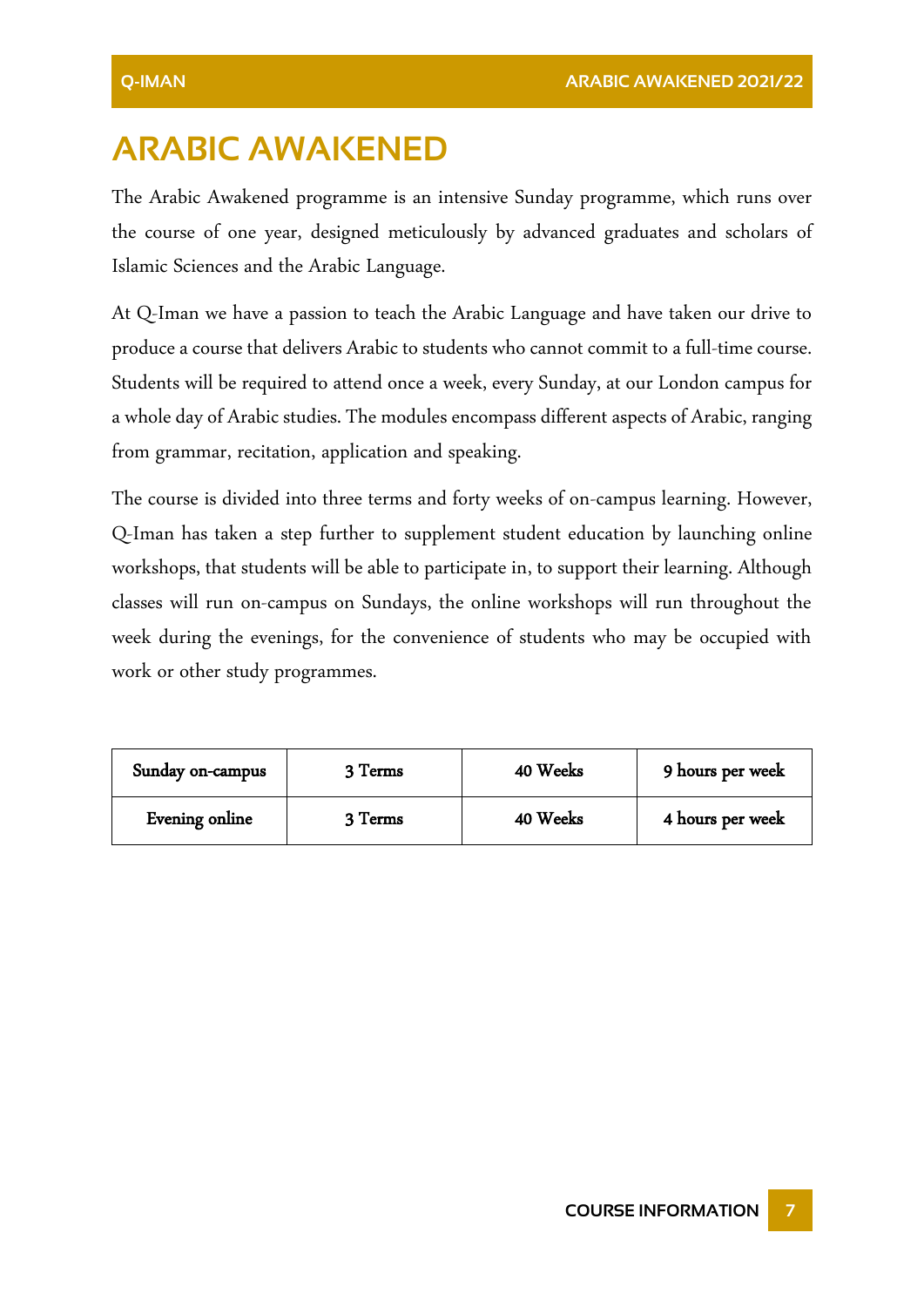# <span id="page-8-0"></span>**ARABIC AWKENED**

The Academic year begins in September 2021 and ends in July 2022.

## <span id="page-8-1"></span>**Annual Overview**

| <b>TERM</b>                                           | <b>DATES</b>                                                                  | <b>WEEKS</b> | <b>TOTAL</b>    |
|-------------------------------------------------------|-------------------------------------------------------------------------------|--------------|-----------------|
|                                                       | $12^{\text{th}}$ September 2021 -<br>24 <sup>th</sup> October 2021            | 7 weeks      |                 |
| Term 1                                                | Half Term: 25 <sup>th</sup> - 29 <sup>th</sup> October 2021                   |              | 15 weeks        |
|                                                       | $31st$ October 2021 -<br>19th December 2021                                   | 8 weeks      |                 |
|                                                       | Winter Holiday: 26 <sup>th</sup> December 2021 & 2 <sup>nd</sup> January 2022 |              | 2 weeks         |
|                                                       | $9th$ January 2022 – 13 <sup>th</sup><br>February 2022                        | 6 weeks      |                 |
| Term 2                                                | Half Term: $14^{\text{th}} - 18^{\text{th}}$ February 2022                    |              | 13 weeks        |
|                                                       | $20th$ February 2022 $-$<br>3rd April 2022                                    | 7 weeks      |                 |
| Ramadan & Eid Holiday: 10th April 2022 - 1st May 2022 | 4 weeks                                                                       |              |                 |
|                                                       | $8^{th}$ May 2022 - 29 <sup>th</sup><br><b>May 2019</b>                       | 4 weeks      |                 |
| Term 3                                                | Half Term: 30 <sup>th</sup> May 2022 - 3 <sup>rd</sup> June 2022              |              | 12 weeks        |
|                                                       | $5^{\text{th}}$ June 2022 – 24 <sup>th</sup><br><b>July 2022</b>              | 8 weeks      |                 |
| End of Year                                           |                                                                               |              |                 |
| <b>Educational Retreat</b>                            | $31^{st}$ July 2022 – 28 <sup>th</sup><br>August 2022*                        | 29 days      | *Proposed dates |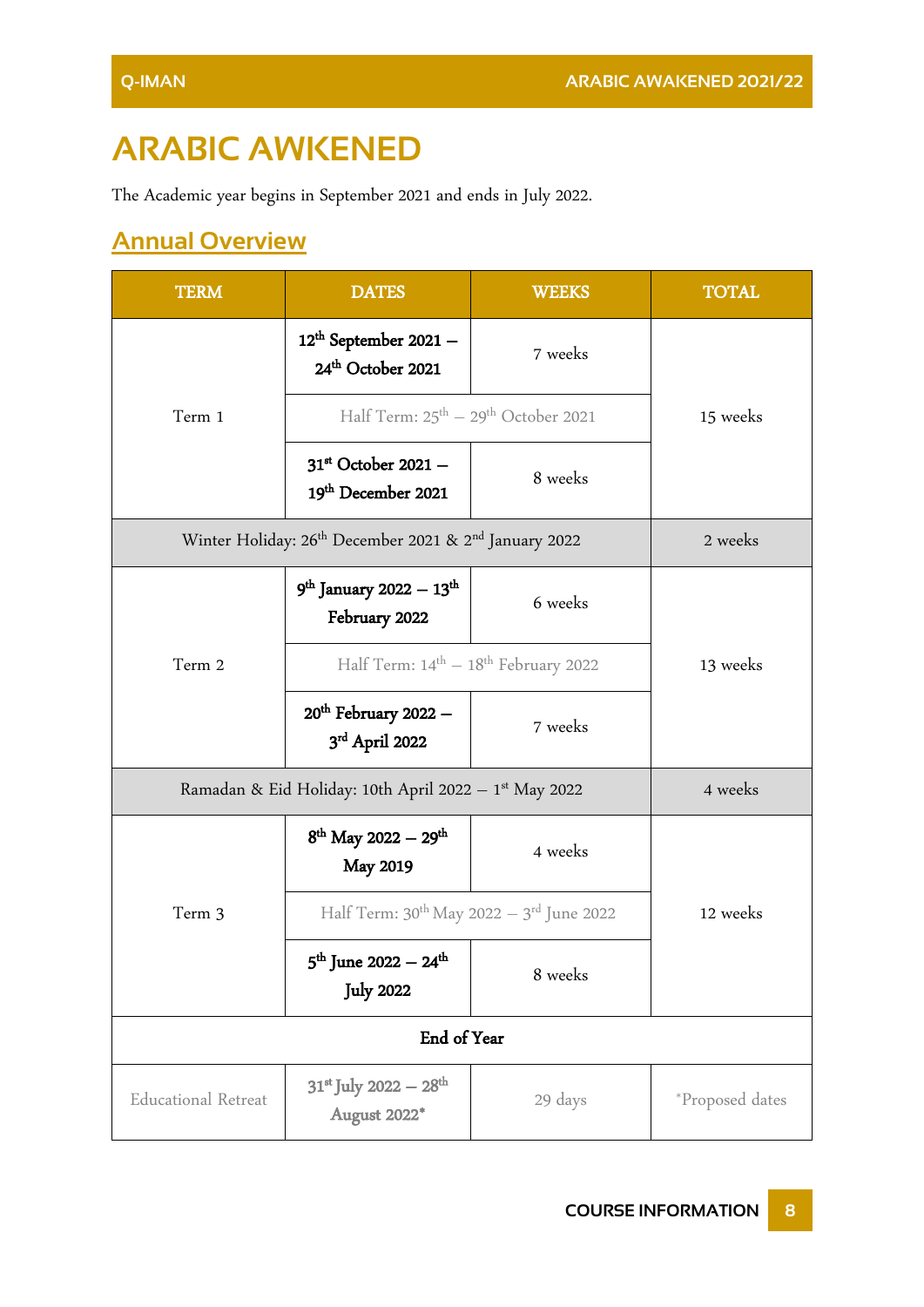| Total taught sessions: | 40 weeks |
|------------------------|----------|
| Total holidays:        | 5 weeks  |

#### Key Dates: Academic Year 2021/2022

| Summer Bank Holiday        | Monday   | 30 <sup>th</sup> August 2021                                 |
|----------------------------|----------|--------------------------------------------------------------|
| Christmas Day              | Saturday | 25 <sup>th</sup> December 2021                               |
| <b>Boxing Day</b>          | Sunday   | 26 <sup>th</sup> December 2021                               |
| Christmas (Substitute Day) | Monday   | 27 <sup>th</sup> December 2021                               |
| Boxing (Substitute Day)    | Tuesday  | 28 <sup>th</sup> December 2021                               |
| New Year's Day             | Saturday | 3rd January 2022                                             |
| Ramadan*                   | Sunday   | $3^{\text{rd}}$ April 2022 - Monday 2 <sup>nd</sup> May 2022 |
| Good Friday                | Friday   | 15 <sup>th</sup> April 2022                                  |
| <b>Easter Monday</b>       | Monday   | 18 <sup>th</sup> April 2022                                  |
| May Bank Holiday           | Monday   | $2nd$ May 2022                                               |
| Eid al-Fitr*               | Tuesday  | $3rd$ May 2022                                               |
| Spring Bank Holiday        | Thursday | $2nd$ June 2022                                              |
| Platinum Jubilee BH        | Friday   | 3rd June 2022                                                |
| Hajj*                      | Saturday | $9th$ July 2022 – Wednesday 13 <sup>th</sup> July 2022       |
| Arafa*                     | Saturday | $9^{th}$ July 2022                                           |
| Eid al-'Adha*              | Sunday   | $10^{\rm th}$ July 2022                                      |
| Islamic New Year*          | Saturday | 30 <sup>th</sup> July 2022                                   |
| 'Ashura*                   | Monday   | 8 <sup>th</sup> August 2022                                  |

\*Islamic dates are subject to moonsighting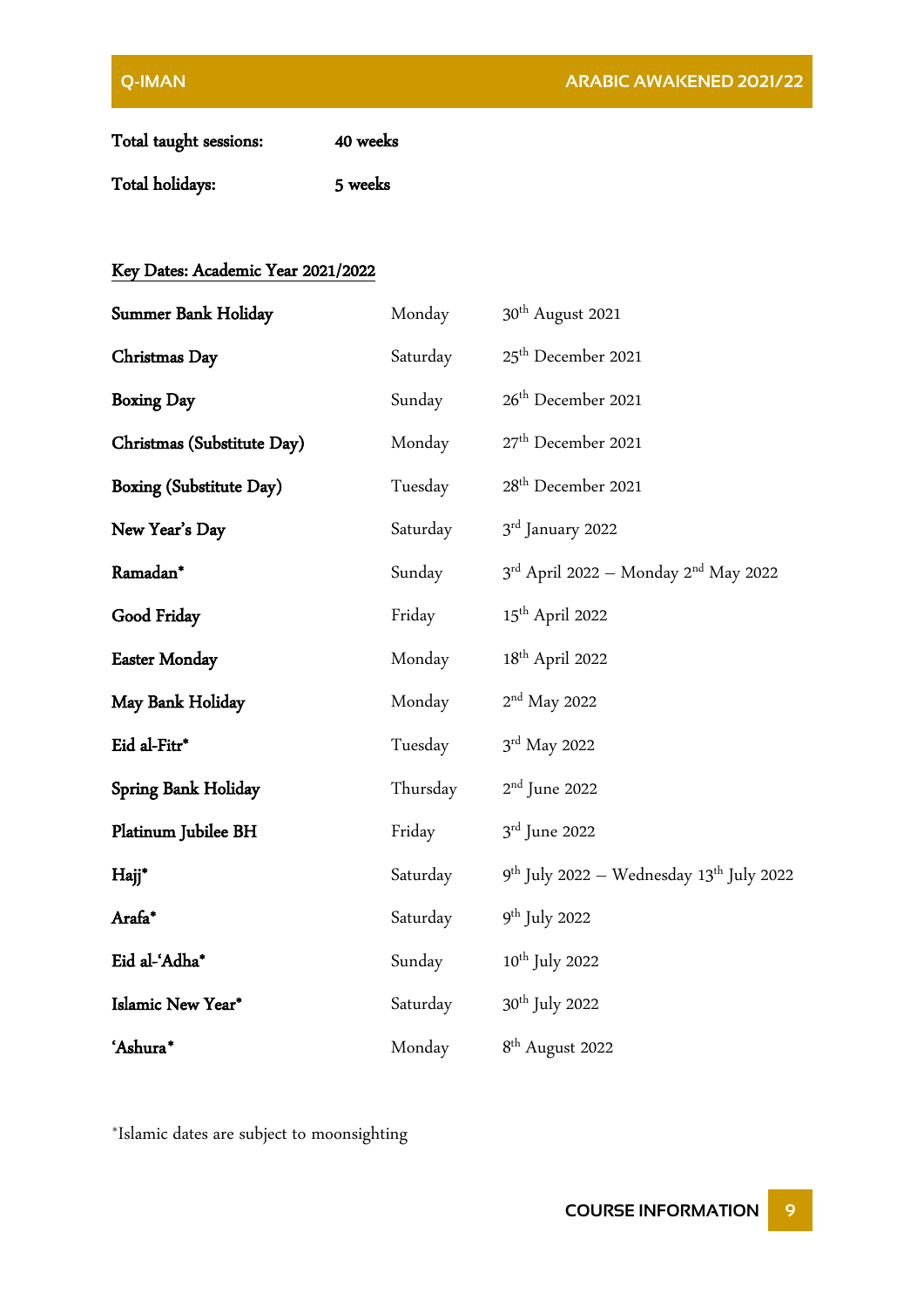## <span id="page-10-0"></span>**Daily Schedule On-Campus**

What a typical Sunday looks like:

| ARABIC AWAKENED PROGRAMME |                   |                  |  |
|---------------------------|-------------------|------------------|--|
| $09:00 - 09:30$           | Writing Practice  | 30 min           |  |
| $09:30 - 10:30$           | Nahw              | 1 <sub>hr</sub>  |  |
| $10:30 - 11:30$           | Nahw Applied      | 1 <sub>hr</sub>  |  |
| $11:30 - 11:40$           | Tea break         | $10$ min         |  |
| $11:40 - 12:40$           | Sarf              | 1 <sub>hr</sub>  |  |
| $12:40 - 13:40$           | Dhuhr/Lunch break | 1 <sup>hr</sup>  |  |
| $13:40 - 14:10$           | Applied Sarf      | 30 min           |  |
| $14:10 - 14:20$           | Tea break         | $10$ min         |  |
| $14:20 - 15:20$           | Adab              | 1hr              |  |
| $15:20 - 16:20$           | Tajweed           | 1 <sub>hr</sub>  |  |
| $16:20 - 16:30$           | Tea break         | $10 \text{ min}$ |  |
| $16:30 - 18:00$           | Spoken            | 1 hr 30 min      |  |

\* Times are subject to change depending on the academic term and daylight-saving hours.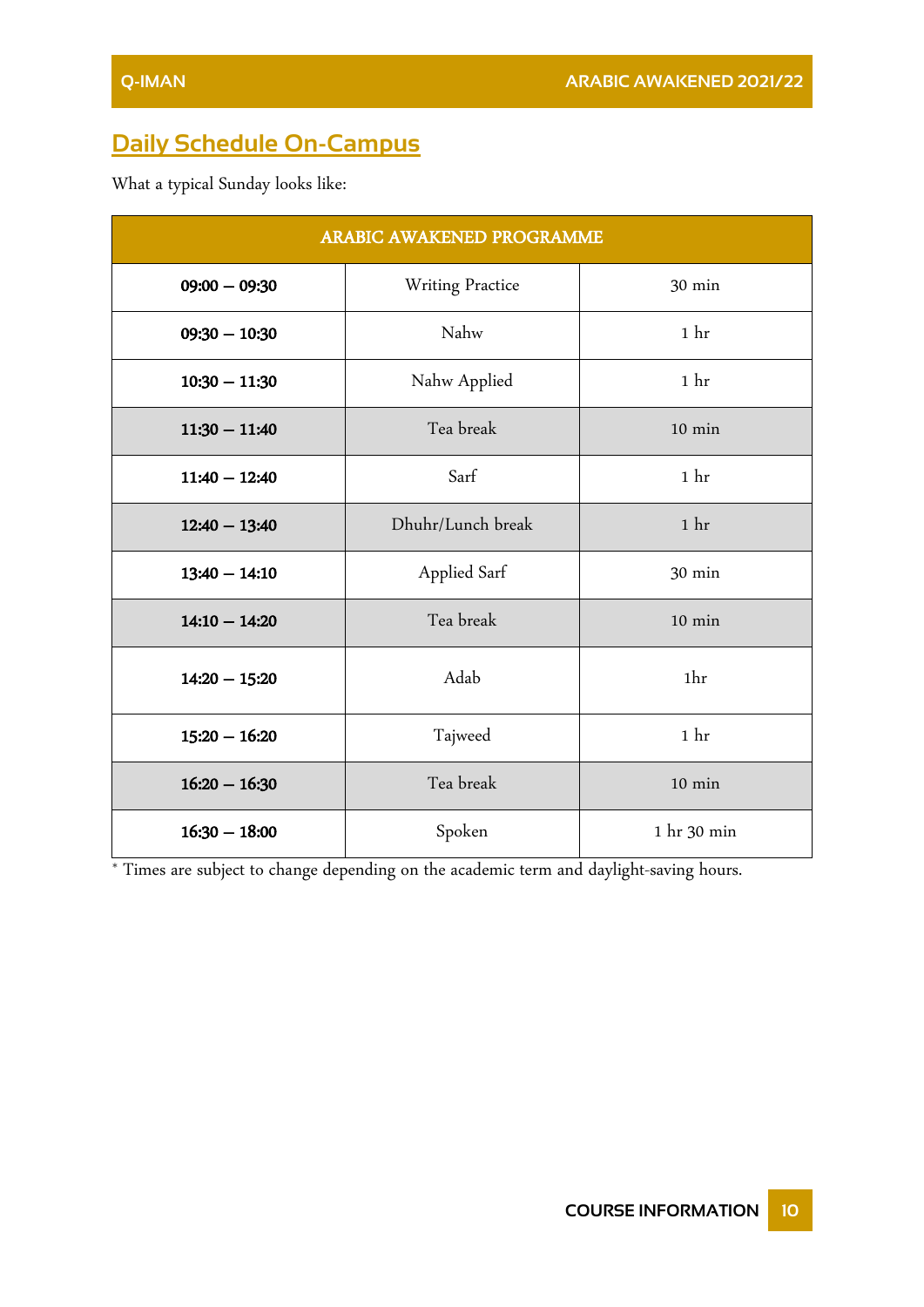### <span id="page-11-0"></span>**Online workshops**

Online workshops will run during weekday evenings:

| Weekly    | Time            | Amount |
|-----------|-----------------|--------|
| Monday    | $19:30 - 21:30$ | 2 hrs  |
| Wednesday | $19:30 - 21:30$ | 2 hrs  |

\* Timings and dates are provisional and will be confirmed after the start of the course.

## <span id="page-11-1"></span>**Contact Time**

The Arabic Awakened programme boasts a total of 460 hours of contact time between teachers and students; providing ample time for students to learn and retain:

| Contact                      | Total breakdown | Session breakdown    |
|------------------------------|-----------------|----------------------|
| Weeks                        | 40 sessions     | 7 1/2 hours per week |
| On-campus hours              | 300 hrs         |                      |
| Online workshops             | 40 weeks        | 4 hours per week     |
| Online hours                 | 160 hrs         |                      |
|                              |                 |                      |
| Total amount of contact time | 460 hrs         |                      |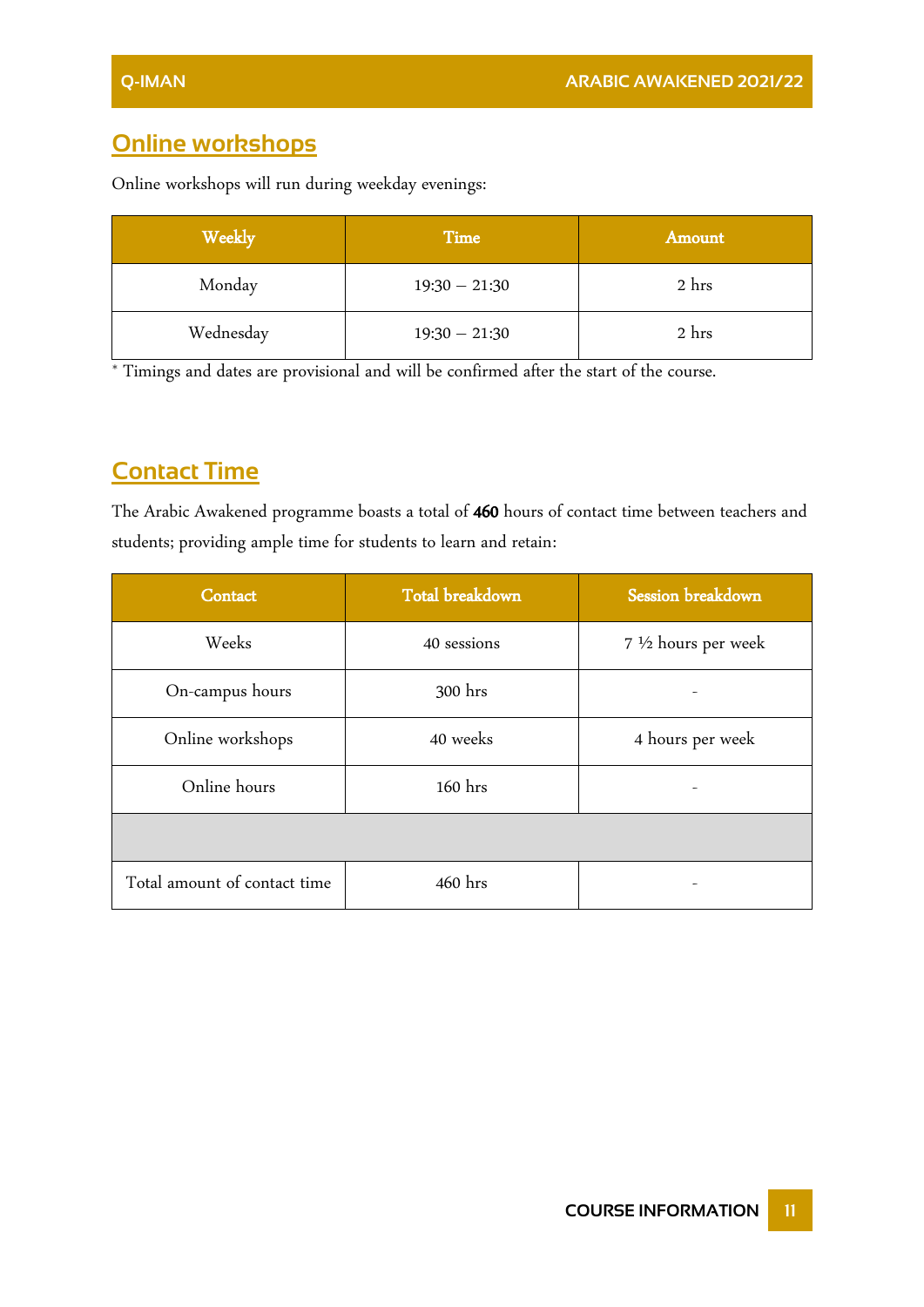#### <span id="page-12-0"></span>**Fees**

At Q-Iman we understand that sometimes fees can be an obstacle to a student's learning, so we have gone through a tedious process of cutting costs to the bear minimum and provide a value for money programme, which offers a high-quality course for the lowest possible price.

The total cost of the Arabic Awakened programme for the academic year 2021/2022 is £1,450. This is only £3.15 pence per hour.

We appreciate that some students may struggle to pay their fees, so we have offered three options for students to choose from. However, if students do pay the full fees upfront, we are offering a 10% discount off the total course fees.

| Option A | Upfront (10% discount) |               | £1305               |
|----------|------------------------|---------------|---------------------|
|          |                        | Deposit       | £150                |
| Option B | Termly                 | $1st$ Instal. | £435                |
|          |                        | $2nd$ Instal. | £435                |
|          |                        | $3rd$ Instal. | £430                |
| Option C | Deposit                |               | £150                |
|          | Monthly                |               | 10 payments of £130 |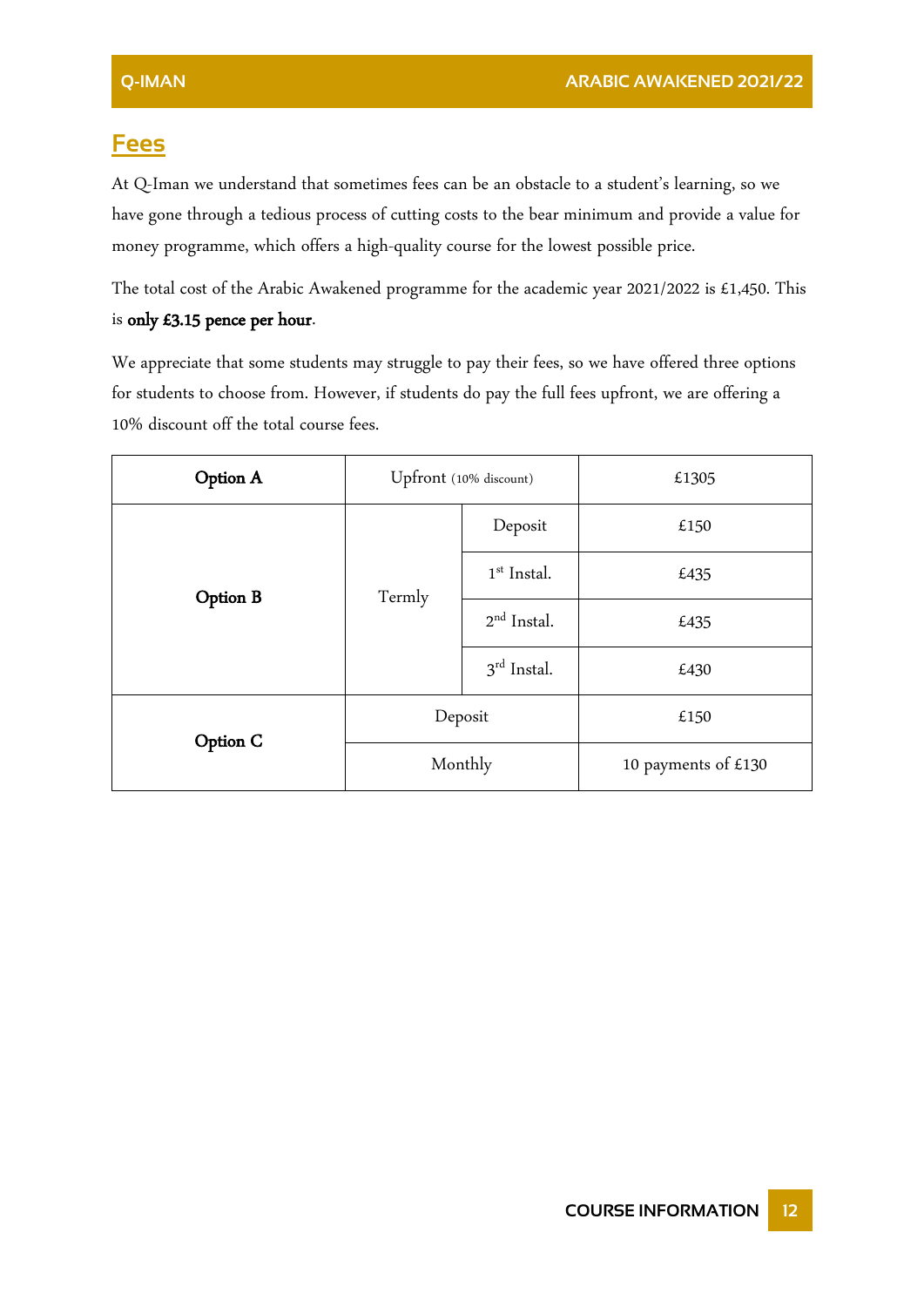# <span id="page-13-0"></span>**MODULAR BREAKDOWN**

| Category      | Module              |                             | Explanation                     |
|---------------|---------------------|-----------------------------|---------------------------------|
|               |                     |                             | The science of syntax is one of |
|               |                     |                             | the fundamental branches of     |
|               | NH <sub>01</sub> AA |                             | Arabic grammar which deals      |
|               |                     | Syntax (النحو)              | with words, phrases,            |
|               |                     |                             | compounds and sentence          |
|               |                     |                             | structures                      |
|               |                     |                             | The science of morphology is    |
| Comprehension |                     |                             | that branch of Arabic           |
|               | SF02AA              | Morphology<br>(الصرف)       | grammar which deals with,       |
|               |                     |                             | verbs, etymology and            |
|               |                     |                             | morphological inflections       |
|               |                     |                             | Arabic literature is an advance |
|               |                     | Literature                  | form of language that allows    |
|               | AD03AA              | (الأدب)                     | the student to read, write and  |
|               |                     |                             | understand literary texts       |
|               | TJ04AA              |                             | This module will allow a        |
|               |                     | Phonetics &<br>Tajwīd       | student to read the Quran       |
|               |                     |                             | with confidence, correct        |
|               |                     |                             | pronunciation and fluency       |
| Recitation    |                     |                             | This module will allow the      |
|               |                     | Reading with<br>Application | student to read any Arabic      |
|               | RA05AA              |                             | text without diacritics and     |
|               |                     |                             | with the correct application of |
|               |                     |                             | grammar                         |
| Speaking      |                     |                             | Speaking will not only build    |
|               |                     | Articulation                | the students confidence but     |
|               | KL06AA              | and                         | also allow them to understand   |
|               |                     | Conversation                | and converse with others in     |
|               |                     |                             | Arabic                          |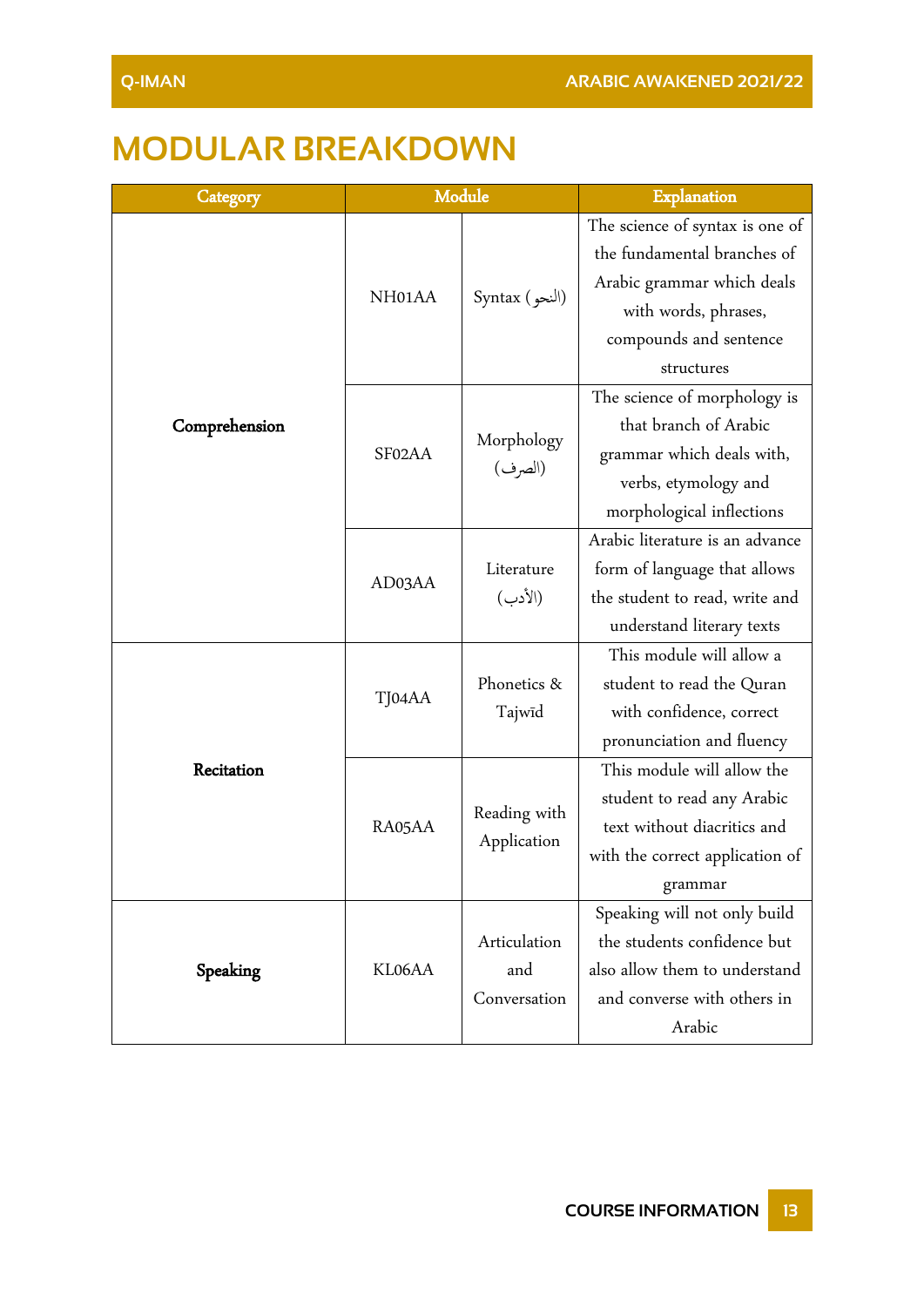# <span id="page-14-0"></span>**YEAR 2021 – 2022**

## <span id="page-14-1"></span>**Term 1**

| Module                | <b>Topics</b>       | <b>Learning Objectives</b>       |
|-----------------------|---------------------|----------------------------------|
|                       |                     | Student will be expected to      |
|                       |                     | have understood different        |
|                       | Types of words      | types of nouns, verbs and        |
|                       |                     | prepositions                     |
|                       | Vocabulary          | Memorise and recall an           |
|                       |                     | average of 2000 words per        |
|                       |                     | term                             |
|                       |                     | Clear understanding of           |
|                       | Phrases & sentences | adjectival, demonstrative and    |
|                       |                     | genitive phrases; and nominal    |
|                       |                     | and verbal sentences             |
|                       |                     | Usage of governing and non-      |
|                       | Prepositions        | governing prepositions and       |
|                       |                     | particles                        |
| NH01AA Syntax (النحو) | Grammatical cases   | Clear understanding,             |
|                       |                     | identification and application   |
|                       |                     | of grammatical cases; verbal     |
|                       |                     | and nominal                      |
|                       |                     | Identification and application   |
|                       | Declension of words | of declension in singular, dual, |
|                       |                     | plural words with all            |
|                       |                     | possibilities of grammatical     |
|                       |                     | expressions                      |
|                       |                     | Usage of pronouns,               |
|                       | Indeclinable words  | demonstrative pronouns,          |
|                       |                     | relative pronouns, particles     |
|                       |                     | and prepositions                 |
|                       |                     | Understanding of the various     |
|                       | Diptotes            | causes of partially declinable   |
|                       |                     | words                            |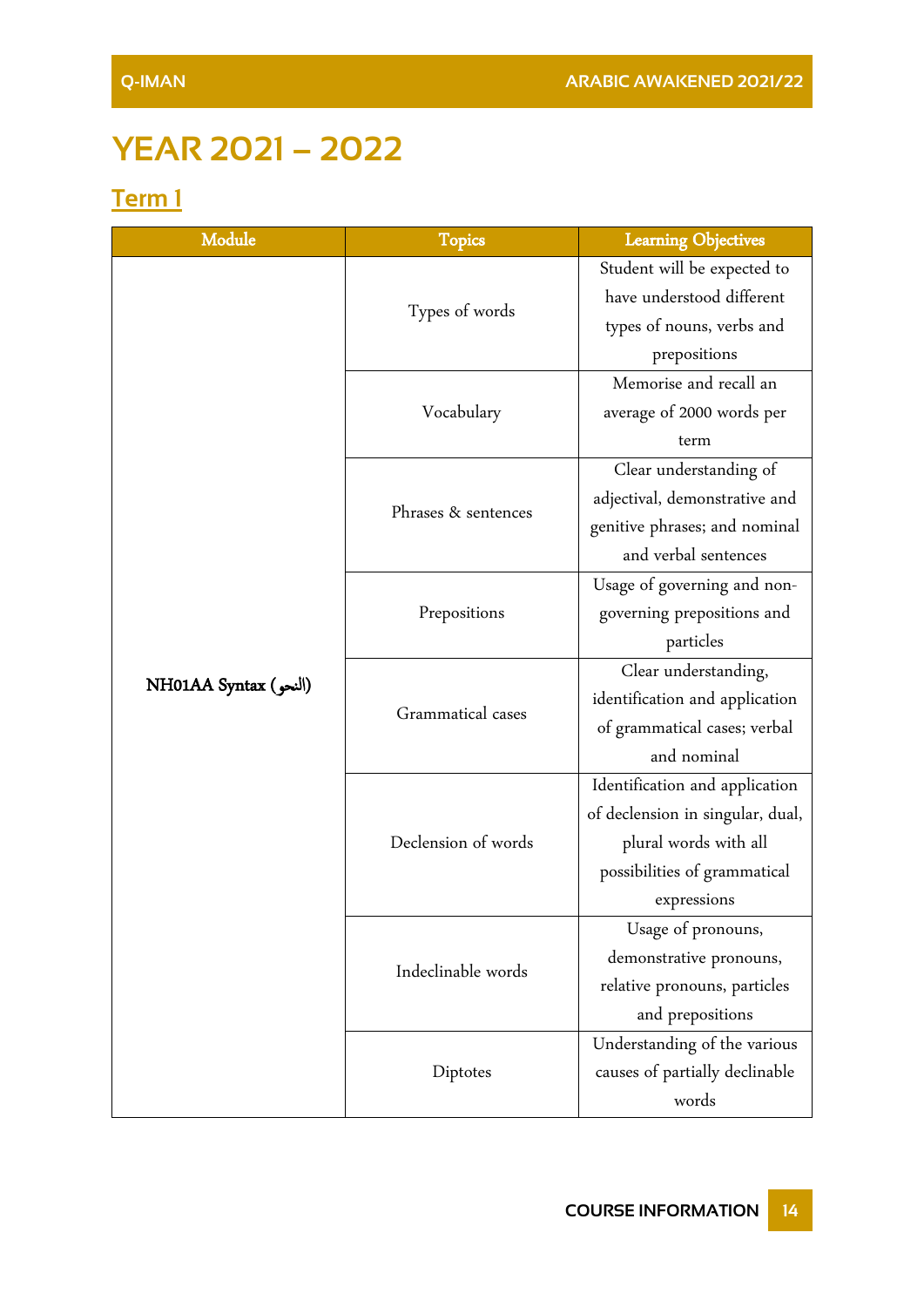|                           |                               | Building and grammatically      |
|---------------------------|-------------------------------|---------------------------------|
|                           | Sentence structures           | breaking basic and complex      |
|                           |                               | nominal and verbal sentences.   |
|                           | Prefixes                      | Usage of particles and words    |
|                           |                               | prefixed to nouns and verbs     |
|                           | Suffixes                      | Usage of particles and words    |
|                           |                               | suffixed to nouns and verbs     |
|                           |                               | Student will be expected to     |
|                           |                               | have understood the             |
|                           | Introduction to Morphology    | importance of Morphology, its   |
|                           |                               | application and usage           |
|                           |                               | Perfect and imperfect tense     |
|                           |                               | verbal inflections, including   |
|                           | <b>Trilateral Inflections</b> | their passive and negative      |
|                           |                               | forms                           |
| SF02AA Morphology (الصرف) | Form I                        | Memorisation of base verbal     |
|                           |                               | templates and application of    |
|                           |                               | all six base chapters formed of |
|                           |                               | perfect and imperfect           |
|                           |                               | combination plus the            |
|                           |                               | imperative                      |
|                           |                               | Usage of governing particles    |
|                           | Grammatical cases             | and their grammatical effects   |
|                           |                               | on the imperfect tense          |
|                           |                               | Application of grammatical      |
|                           | Word/Phrase formulation       | rules pertaining to words and   |
|                           |                               | phrases                         |
| RA05AA Reading &          |                               | Application of grammatical      |
| Application               | Sentence Structure            | rules pertaining to sentences   |
|                           |                               | and sentence structures         |
|                           |                               | Reading and comprehending       |
|                           | قصص النبيين                   | selected chapters               |
| TJ04AA Phonetics & Tajwīd |                               | Capital and joined forms of     |
|                           | Identification                | letters, words and              |
|                           |                               | constructions                   |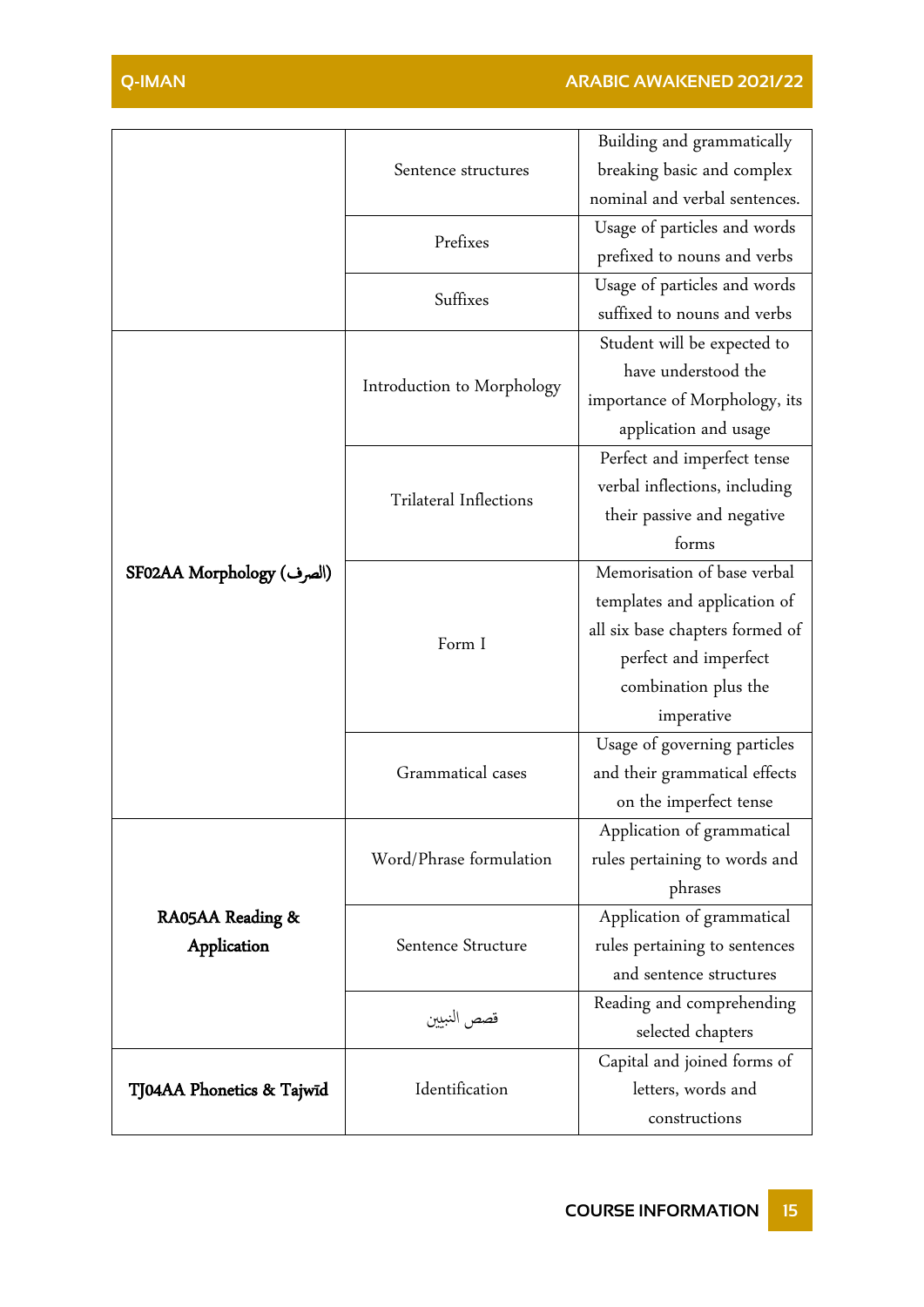|                                         |                          | Articulation points, qualities   |
|-----------------------------------------|--------------------------|----------------------------------|
|                                         | Pronunciation            | of letters and phonetical        |
|                                         |                          | specialities                     |
|                                         | Fluency                  | Clear and coherent reading       |
|                                         |                          | with minimal hesitation          |
| KL06AA Articulation and<br>Conversation |                          | Students will gain the skills to |
|                                         | Introduction to speaking | listen, comprehend, and          |
|                                         |                          | articulate                       |
|                                         | Vocabulary               | Exceeding 200 words              |
|                                         | Phrases                  | Exceeding 20 phrases             |
|                                         | Sentences                | Exceeding 20 sentences           |
|                                         | Dialogues                | 12 sets of dialogues             |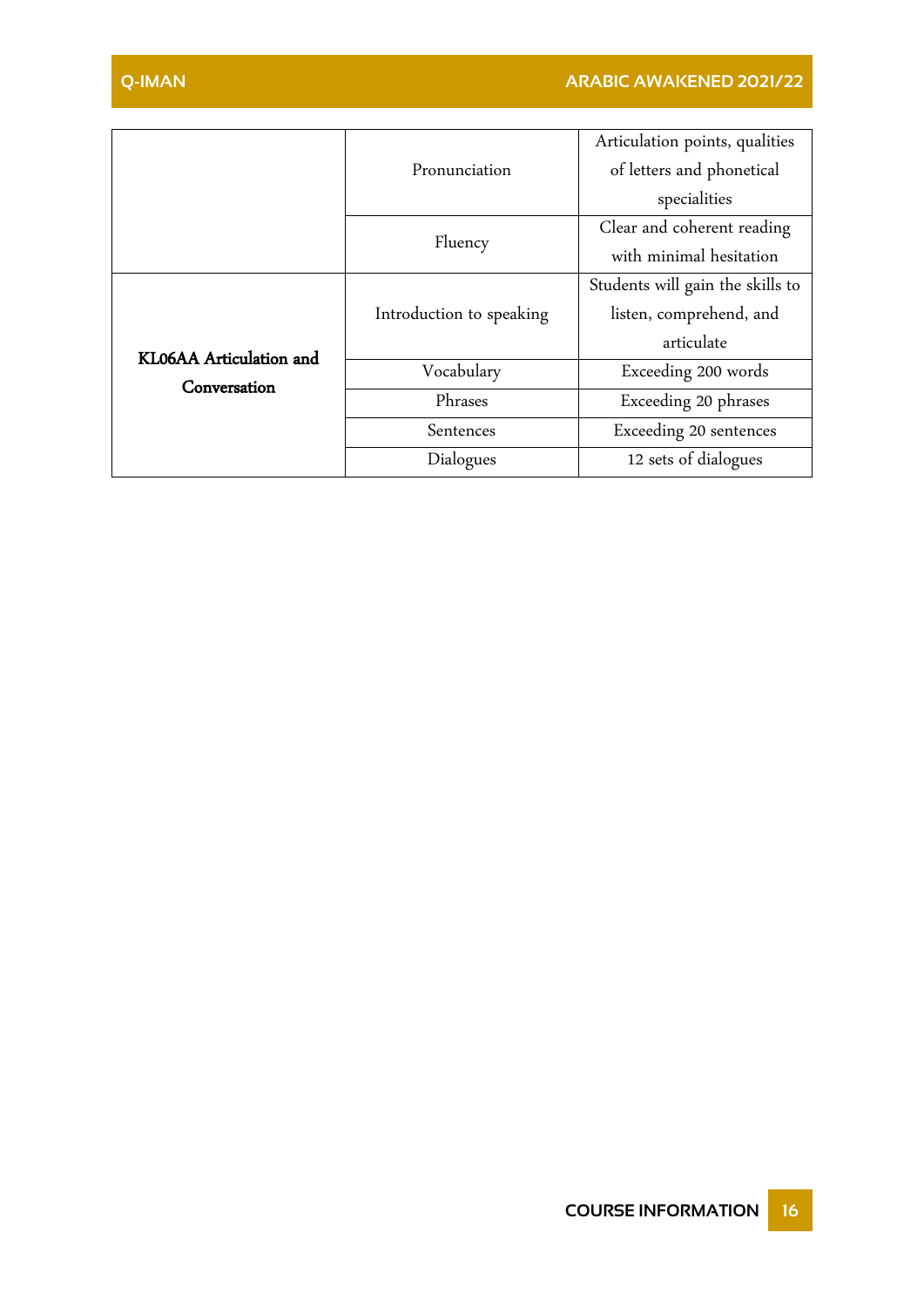## <span id="page-17-0"></span>**Term 2**

| <b>Modules</b>            | <b>Topics</b>                 | <b>Learning objectives</b>     |
|---------------------------|-------------------------------|--------------------------------|
|                           | Grammatical positions         | Students will be able to       |
|                           |                               | correctly identify the         |
|                           |                               | grammatical position of each   |
|                           |                               | word in a sentence             |
|                           | Conjunction                   | Usage of conjunctive particles |
|                           |                               | and their governing effects    |
|                           | Advance usage of prepositions | Usage of genitive particles,   |
|                           |                               | adverbs and other non-         |
|                           |                               | governing particles            |
|                           |                               | Practical application of       |
|                           | Advanced suffixes             | pronouns and subsidiary        |
|                           |                               | components                     |
|                           | Advanced prefixes             | Practical implementation of    |
|                           |                               | nominal and accusative         |
|                           |                               | prefixes                       |
| NH01AA Syntax (النحو)     | Advanced cases                | Understanding types of         |
|                           |                               | Nominative, Accusative and     |
|                           |                               | Genitive words                 |
|                           |                               | Usage of advanced objects,     |
|                           |                               | emphatic components,           |
|                           | Advanced words                | advanced accusative            |
|                           |                               | components, hyperboles and     |
|                           |                               | other derivatives              |
|                           | Advanced sentence structures  | Practical implementation of    |
|                           |                               | grammatical breakdowns with    |
|                           |                               | dropped and delayed            |
|                           |                               | components, and usage of       |
|                           |                               | emphatic components            |
|                           | Subordinate compounds         | Usage and application of       |
|                           |                               | different types of subordinate |
|                           |                               | compounds                      |
| SF02AA Morphology (الصرف) | Form II-X                     | Memorisation and inflection    |
|                           |                               | of all chapter templates       |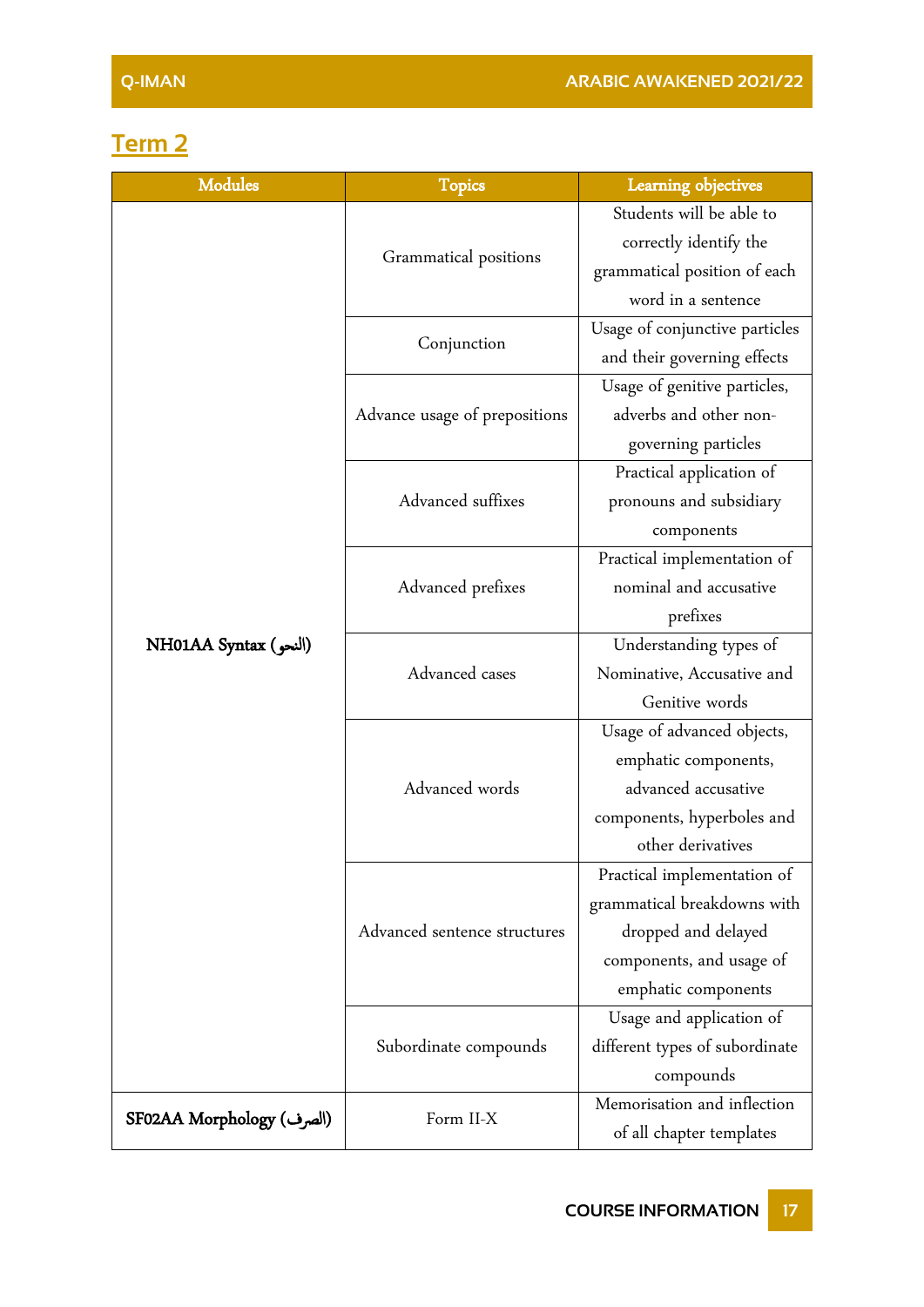|                                         |                           | including summarised and       |
|-----------------------------------------|---------------------------|--------------------------------|
|                                         |                           | detailed themes                |
|                                         | Grammatical breakdown     | Successfully identifying       |
|                                         |                           | grammatical position, case and |
|                                         |                           | symbols in sentences and       |
|                                         |                           | phrases                        |
| RA05AA Reading &                        | Morphological application | Successfully applying correct  |
| Application                             |                           | morphological changes to       |
|                                         |                           | form coherent meaning          |
|                                         | القصص القصيرة             | Short stories in Arabic        |
|                                         | الأحاديث المختارة         | Selected hadith in Arabic      |
|                                         |                           | An introductory pack           |
| AD03AA Literature (الأدب)               | المدخل إلى اللغة العربية  | preparing students for Arabic  |
|                                         |                           | Literature                     |
|                                         | Identification            | Advanced recognition based     |
|                                         |                           | on grammatical points          |
|                                         |                           | Articulation points, qualities |
|                                         | Pronunciation             | of letters and phonetical      |
|                                         |                           | specialities (advanced)        |
| TJ04AA Phonetics & Tajwīd               | Fluency                   | Clear and coherent reading     |
|                                         |                           | without hesitation             |
|                                         |                           | Students will gain a thorough  |
|                                         | Tajwīd rules              | understanding and application  |
|                                         |                           | of tajwid rules, including     |
|                                         |                           | Jazari                         |
| KL06AA Articulation and<br>Conversation | Advance Vocabulary        | Exceeding 200 words            |
|                                         | Idioms                    | Exceeding 20 idioms            |
|                                         | Phrases                   | Exceeding 20 phrases           |
|                                         | Sentences                 | Exceeding 20 sentences         |
|                                         | Dialogues                 | 12 sets of dialogues           |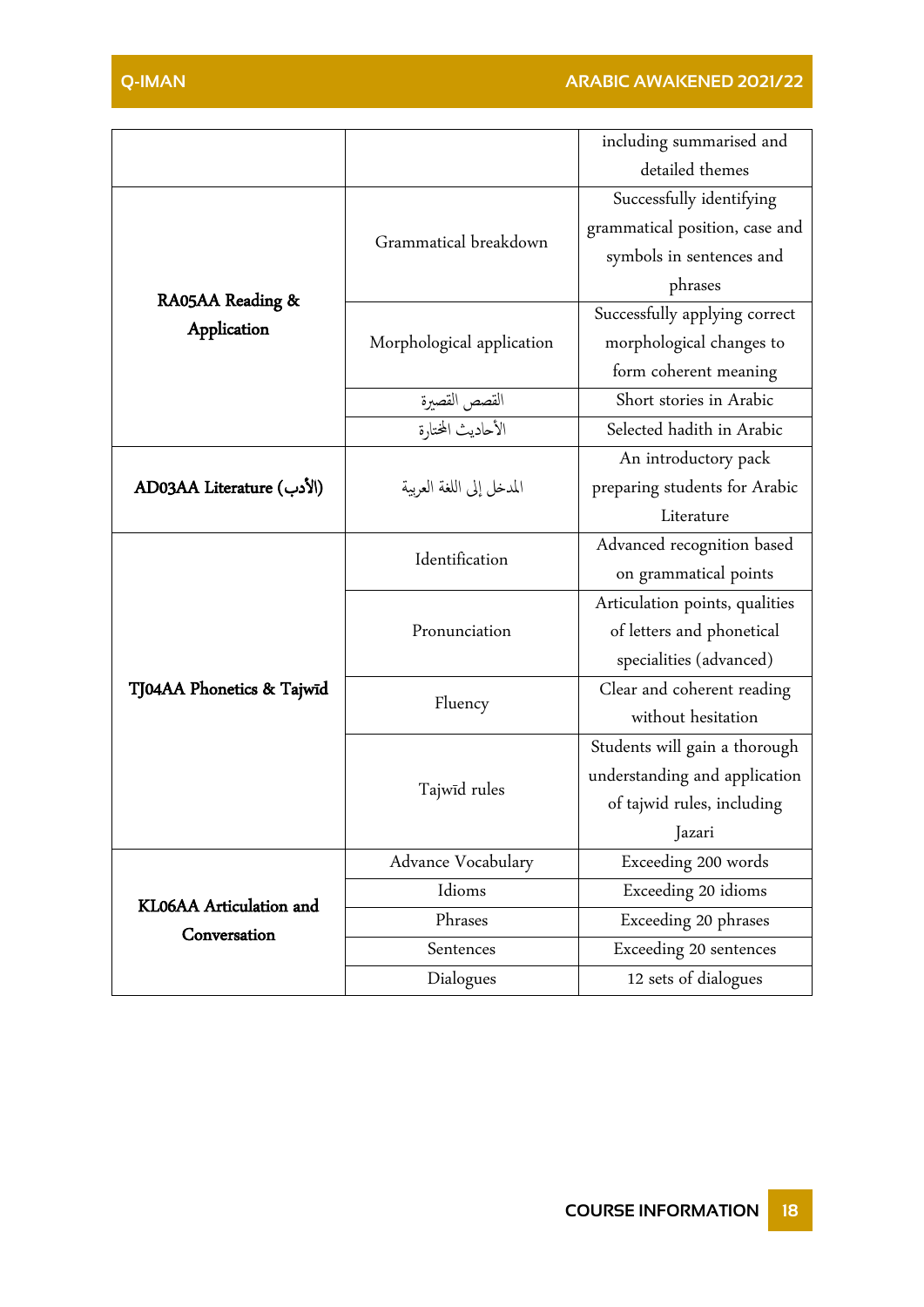## <span id="page-19-0"></span>**Term 3**

| Modules                   | <b>Topics</b>                       | Learning objectives             |
|---------------------------|-------------------------------------|---------------------------------|
|                           | الآجرومية :Arabic text              | This text will allow the        |
|                           |                                     | students to study grammar       |
|                           |                                     | directly from the Arabic        |
|                           |                                     | language and reinforce their    |
|                           |                                     | previous learning               |
|                           | Selected chapters from to<br>الواضح | A modern text in Arabic with    |
| NH01AA Syntax (النحو)     |                                     | exercises designed to reinforce |
|                           |                                     | the rules of Arabic grammar     |
|                           |                                     | A short text designed to        |
|                           |                                     | categorise the usage and        |
|                           | شرح مائة Selected chapters from     | meanings of governing           |
|                           | عامل                                | particles and prepositions in   |
|                           |                                     | Arabic                          |
|                           |                                     | Memorisation and inflection     |
|                           | Defective verbs                     | of all chapter templates        |
|                           | Forms $I - X$                       | including summarised and        |
|                           |                                     | detailed themes                 |
|                           |                                     | Memorisation and inflection     |
|                           | Duplicate verbs                     | of all chapter templates        |
|                           |                                     | including summarised and        |
|                           |                                     | detailed themes                 |
|                           | Hamzated Verbs                      | Memorisation and inflection     |
|                           |                                     | of all chapter templates        |
| SF02AA Morphology (الصرف) |                                     | including summarised and        |
|                           |                                     | detailed themes                 |
|                           |                                     | Memorisation and inflection     |
|                           | Quadrilateral inflections           | of all chapter templates        |
|                           |                                     | including summarised and        |
|                           |                                     | detailed themes                 |
|                           | Verbal qualities                    | Understanding and               |
|                           |                                     | application of the quality of   |
|                           |                                     | each verbal chapter and its     |
|                           |                                     | implication on meaning          |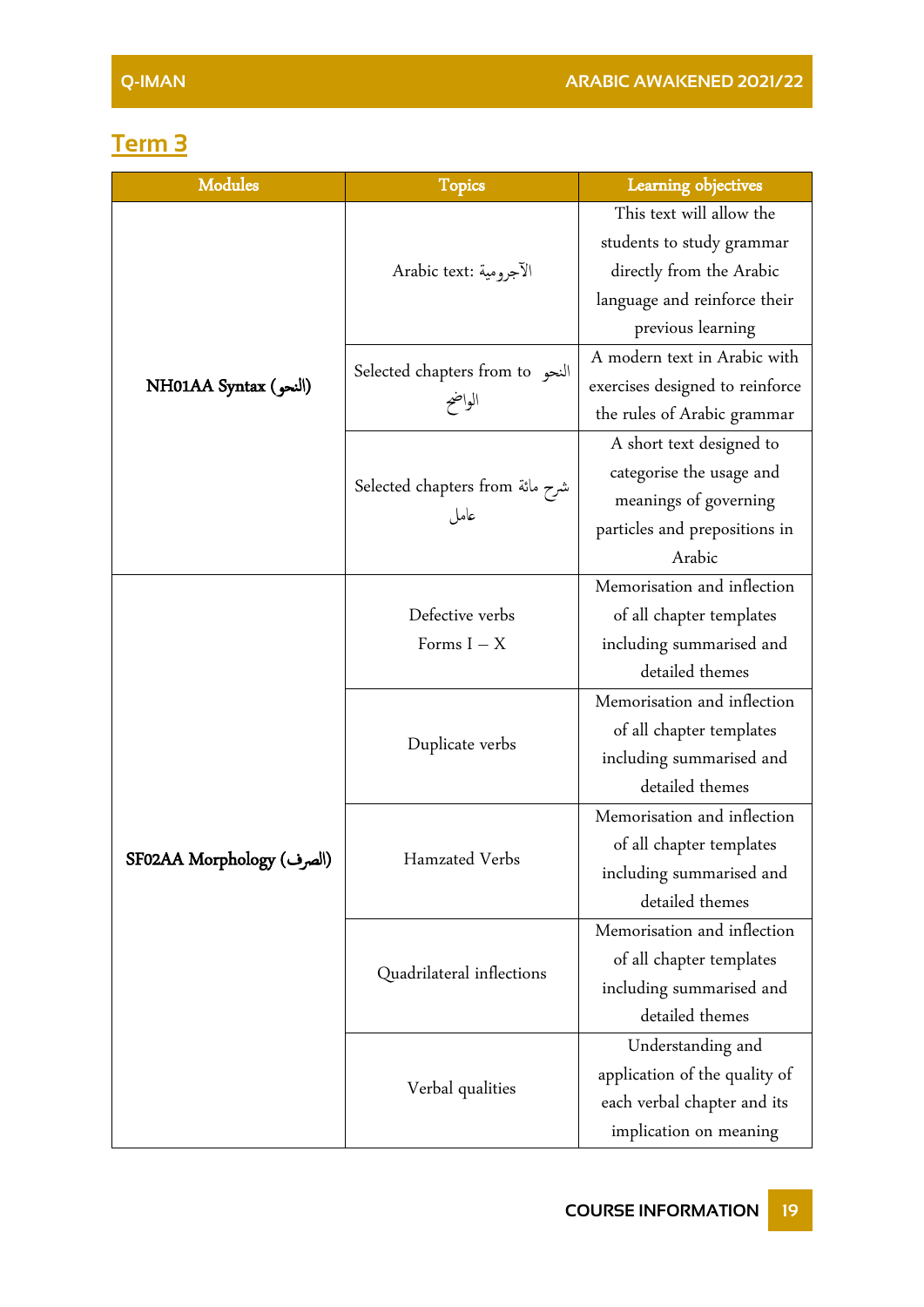|                                         | تَعْرِيْب عِلْمِ الصِّيْغَة Exposure to                                                       | This text will allow the        |
|-----------------------------------------|-----------------------------------------------------------------------------------------------|---------------------------------|
|                                         |                                                                                               | students to study morphology    |
|                                         |                                                                                               | directly from the Arabic        |
|                                         |                                                                                               | language and reinforce their    |
|                                         |                                                                                               | previous learning               |
|                                         | كَلِيْلَة وَدِمْنَة Selected stories from                                                     | A text compiled of short        |
|                                         |                                                                                               | classical stories focusing on   |
|                                         |                                                                                               | literature $-$ this text is key |
|                                         |                                                                                               | reading for the Arabic GCE      |
|                                         |                                                                                               | examination                     |
|                                         |                                                                                               | A contemporary novelist         |
|                                         | Selected chapters from the                                                                    | writing in classical Arabic -   |
|                                         | novel أُمُّ مَازِن by the author                                                              | an essential tool for students  |
|                                         | كامِل كَيْلَاني                                                                               | wanting to improve their        |
| AD03AA Literature (الأدب)               |                                                                                               | literary skills in Arabic       |
|                                         | Study of poetry from<br>الإمَام الشَّافِعِي ,following authors<br>عَبْد الله بن المُبَارك and | Students will be given the      |
|                                         |                                                                                               | opportunity to analyse and      |
|                                         |                                                                                               | comprehend classical Arabic     |
|                                         |                                                                                               | poetry: post-Islam              |
|                                         | سَبْع مُعَلَّقَات Exposure to                                                                 | Students will be given the      |
|                                         |                                                                                               | opportunity to analyse and      |
|                                         |                                                                                               | comprehend classical Arabic     |
|                                         |                                                                                               | poetry: pre-Islam               |
|                                         | Fluency                                                                                       | Clear and coherent reading      |
|                                         |                                                                                               | without hesitation              |
| TJ04AA Phonetics & Tajwīd               |                                                                                               | Students will gain a thorough   |
|                                         | Tajwīd rules                                                                                  | understanding and application   |
|                                         |                                                                                               | of tajwid rules, including      |
|                                         |                                                                                               | Jazari                          |
| KL06AA Articulation and<br>Conversation | Advance Vocabulary                                                                            | Exceeding 200 words             |
|                                         | Idioms                                                                                        | Exceeding 20 idioms             |
|                                         | Phrases                                                                                       | Exceeding 20 phrases            |
|                                         | Sentences                                                                                     | Exceeding 20 sentences          |
|                                         | Dialogues                                                                                     | 12 sets of dialogues            |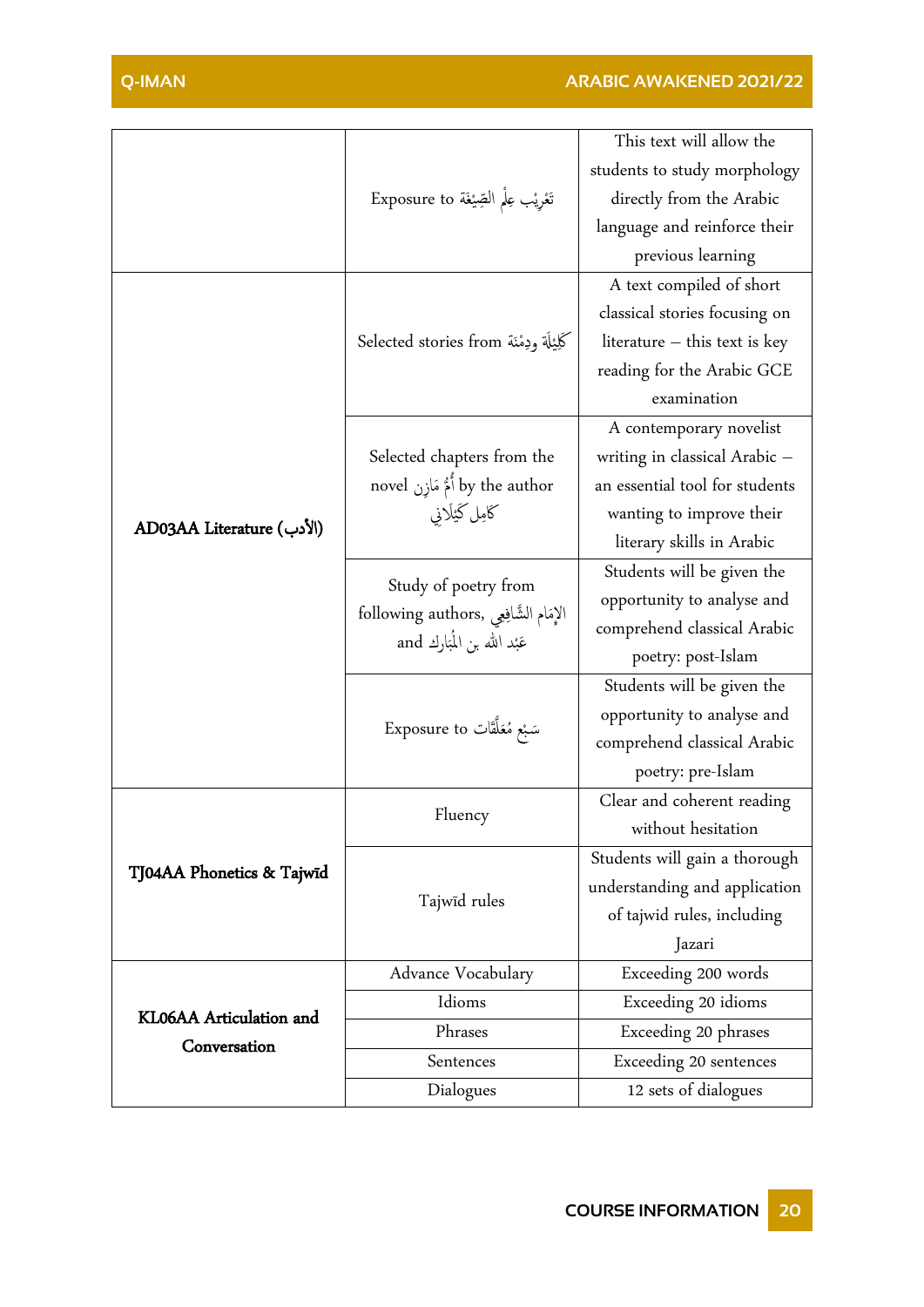# <span id="page-21-0"></span>**EDUCATIONAL RETREAT**

After successfully completing the Arabic Awakened programme, students will be given the opportunity to go abroad with their tutors to a country where Arabic is commonly spoken and immerse themselves into a wholly Arabic speaking environment. This will allow them to build their confidence and train them to think, understand and converse in the Arabic language.

Q-Iman will set up classes with local Arabic speaking scholars allowing the students to study various subjects in Arabic ranging from Qirā'āt, literature and comprehension.

This retreat will especially sharpen the student's ability to listen and understand. Daily activities will be setup for students to practice their Arabic in various situations and scenarios, allowing them to learn from a variety of different perspectives.

The educational retreat will be a one-month trip during the summer, which will prepare the students to go on to study advanced Islamic Sciences.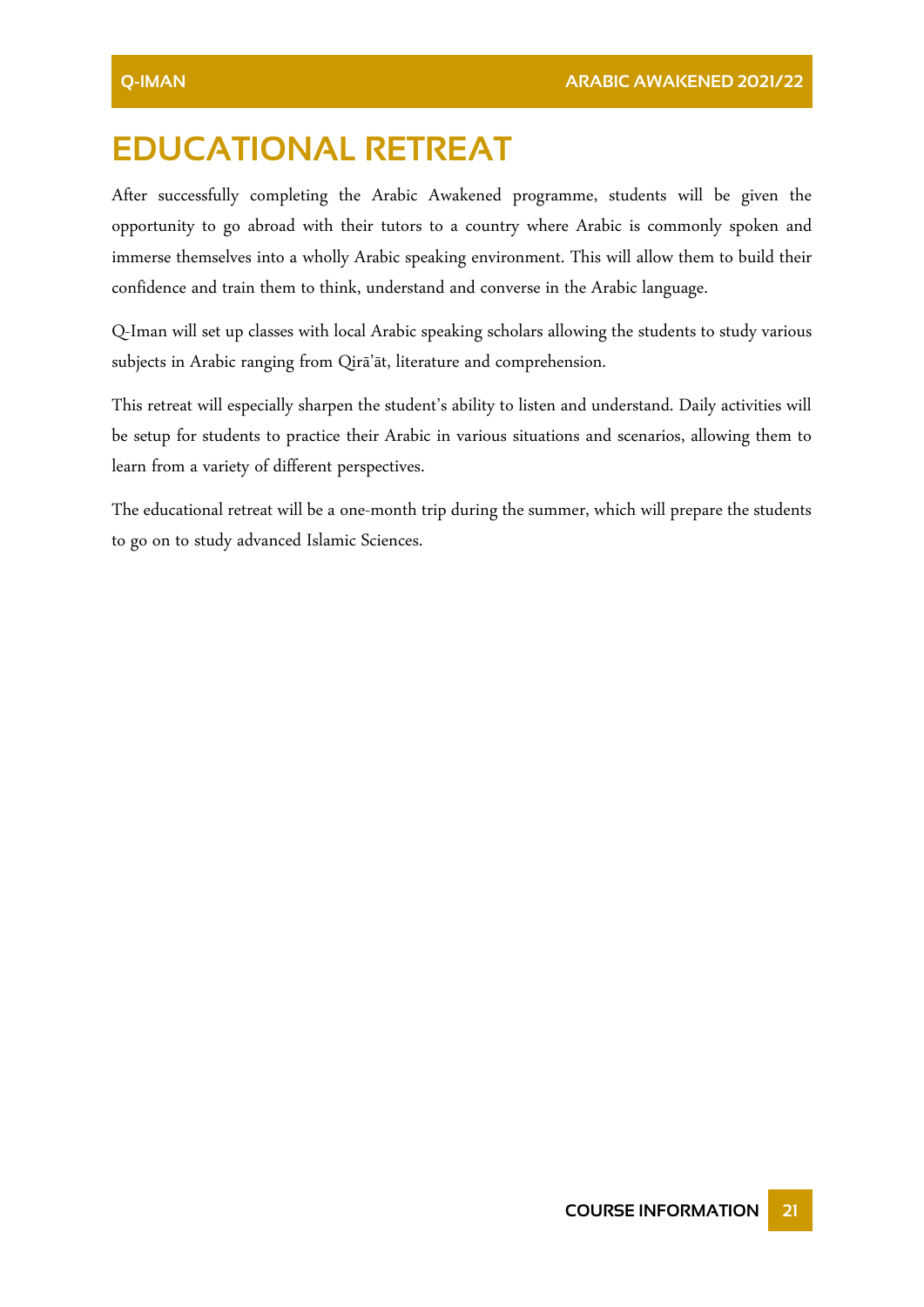# <span id="page-22-0"></span>**ACADEMIC PROGRESSION**

After successfully completing the Arabic Awakened programme, students will be given an opportunity to enrol onto the Islamic Sciences Diploma, which is a three-year comprehensive programme covering primary and subsidiary Shari'ah sciences.

| <b>Sciences</b> | <b>Modules</b>     | Explanation                      |
|-----------------|--------------------|----------------------------------|
|                 | Quran              | A comprehensive study of the     |
|                 |                    | Quran giving students the        |
|                 |                    | ability to accurately translate  |
|                 |                    | the Quran and immerses           |
|                 |                    | themselves into the details of   |
|                 |                    | tafsīr                           |
|                 |                    | A selective study of the six     |
| Primary         |                    | authentic books of hadith        |
|                 | Hadith             | including the Mawatt' of         |
|                 |                    | Imam Malik and the Musnad        |
|                 |                    | of Imam Ahmad                    |
|                 | Fiqh               | An in-depth study of Fiqh        |
|                 |                    | ranging from all the topics of   |
|                 |                    | Tbādāt to selective topics of    |
|                 |                    | Mu'āmlāt                         |
|                 | 'Ulum al-Quran     | A study of the hermeneutical     |
|                 |                    | methodologies of exegetes in     |
|                 |                    | understanding and                |
|                 |                    | interpreting the Quran. And      |
|                 |                    | explore the orientalist critique |
|                 |                    | of the Quran along with          |
|                 |                    | responses                        |
| Subsidiary      |                    | Exploring the methodology of     |
|                 |                    | hadīth authentication            |
|                 | Mușțalah al-Hadīth | throughout history and the       |
|                 |                    | impact of the historical         |
|                 |                    | context on its development       |
|                 | 'Usūl al-Fiqh      | Exploring the underlying         |
|                 |                    | principles of Islamic            |
|                 |                    | jurisprudence and the            |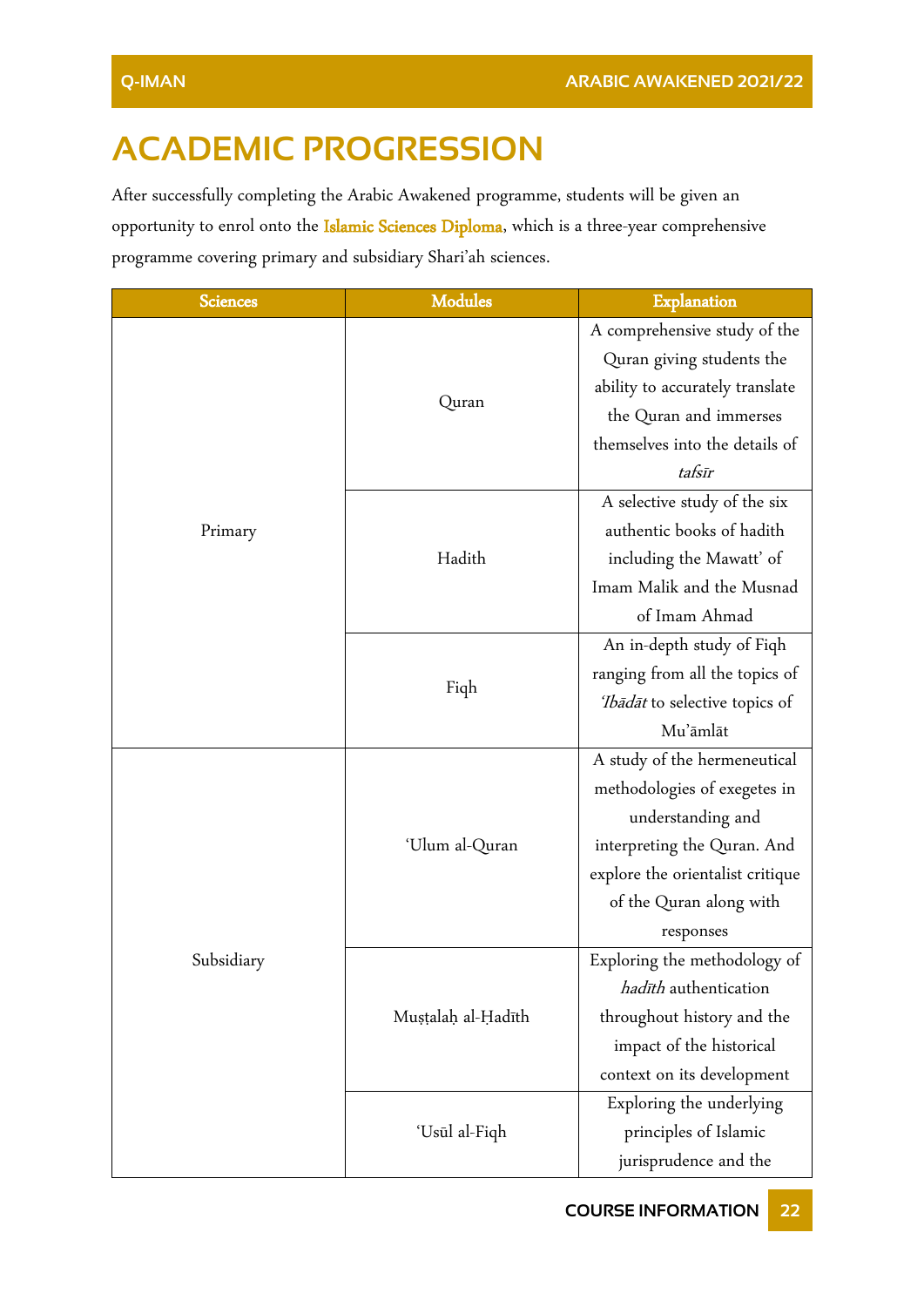|        |                           | methodology of jurists in       |
|--------|---------------------------|---------------------------------|
|        |                           | deriving rulings                |
|        | 'Īmān & 'Aqīdah           | Understanding the importance    |
|        |                           | of <i>Iman</i> in order to      |
|        |                           | strengthen it and preserve it.  |
|        |                           | A historical & contemporary     |
|        |                           | study of the various sects that |
| Ad-Hoc |                           | have emerged                    |
|        |                           | Discovering the life of the     |
|        | Sīrah & Tārīkh            | holy Prophet starning           |
|        |                           | lessons and contextualising     |
|        |                           | the religion in light of the    |
|        |                           | historical events during his    |
|        |                           | lifetime                        |
|        |                           | A study of different texts on   |
|        | Advanced Arabic Grammar & | grammar and exposure to         |
|        | Balāghah                  | different aspects of linguistic |
|        |                           | rhetoric                        |